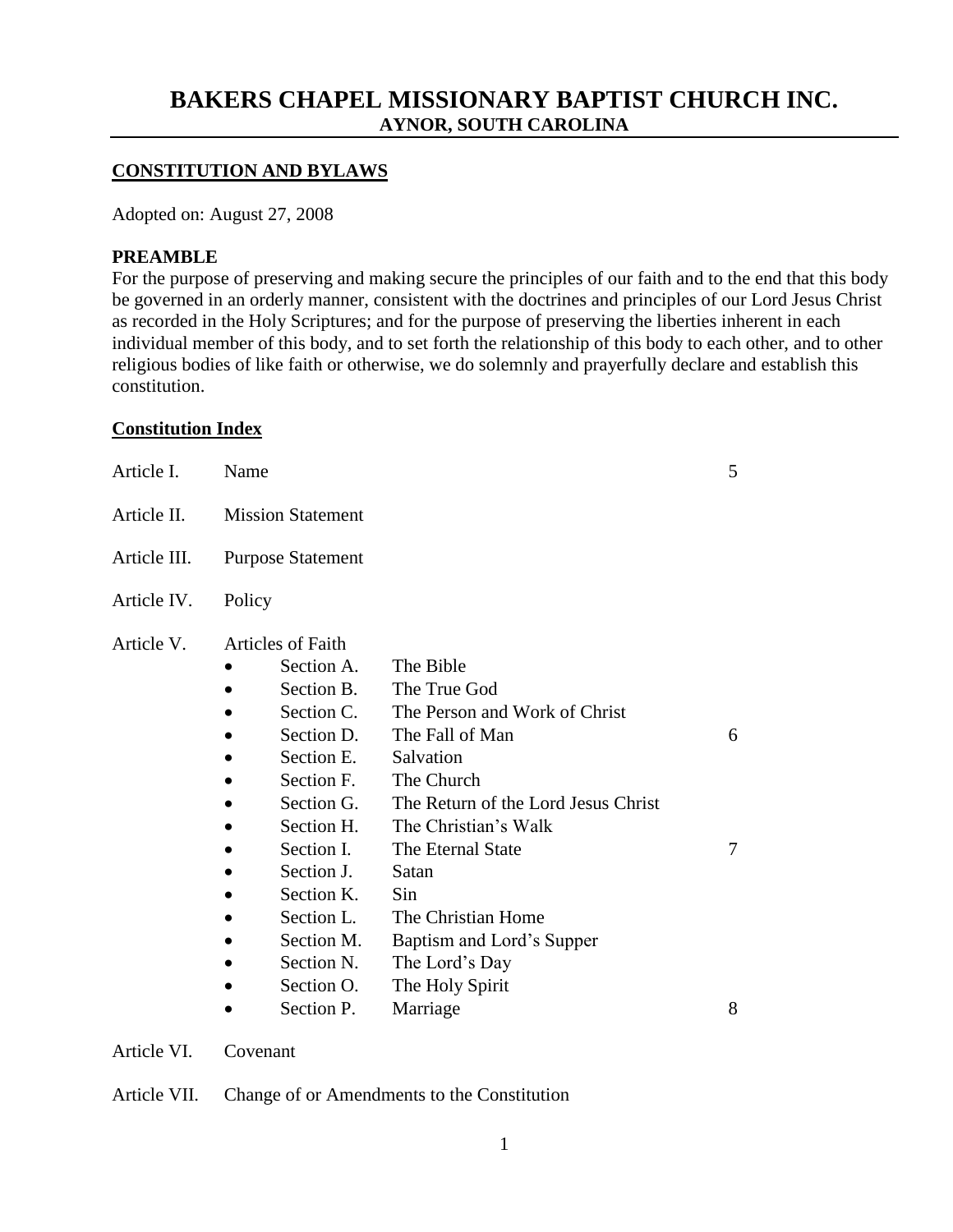### **Bylaws Index**

| Article I.   | Government                                        |                                        | 9  |
|--------------|---------------------------------------------------|----------------------------------------|----|
|              | Section A.                                        | General                                |    |
|              | Section B.                                        | <b>Executive Committee</b>             |    |
|              | Section C.                                        | <b>Church Officers</b>                 |    |
|              | Section D.                                        | Church Council                         |    |
| Article II.  | Membership                                        |                                        | 10 |
|              | Section A.                                        | General                                |    |
|              | Section B.                                        | Candidate For Membership               |    |
|              | Section C.                                        | Candidate Under the Watch Care Program |    |
|              | Section D.                                        | New Member                             | 11 |
|              | Section E.                                        | <b>Active Member</b>                   |    |
|              | Section F.                                        | <b>Rights of Membership</b>            |    |
|              | Section G.                                        | Responsibilities of Membership         |    |
|              | Section H.                                        | <b>Membership Termination</b>          | 12 |
|              | Section I.                                        | Membership Termination - Exceptions    |    |
|              | Section J.                                        | <b>Conduct of Church Members</b>       |    |
|              | Section K.                                        | Discipline of Members                  | 13 |
| Article III. | Meetings & Services                               |                                        | 14 |
|              | Section A.                                        | <b>Worship Services</b>                |    |
|              | Section B.                                        | <b>Special Service</b>                 |    |
|              | Section C.                                        | <b>Quarterly Business Meetings</b>     |    |
|              | Section D.                                        | <b>Special Business Meetings</b>       | 15 |
|              | Section E.                                        | <b>Sales</b>                           |    |
| Article IV.  | <b>Business Meeting</b>                           |                                        |    |
|              | Section A.                                        | <b>Parliamentary Procedure</b>         |    |
|              | Section B.                                        | Agendas                                | 16 |
|              | Section C.                                        | Quorum                                 |    |
|              | Section D.                                        | <b>Voting Privileges</b>               |    |
|              | Section E.                                        | Miscellaneous                          |    |
| Article V.   | <b>Executive Committee</b>                        |                                        |    |
|              | Section A.                                        | General                                |    |
|              | Section B.                                        | Pastor                                 | 17 |
|              | 1-Qualifications<br>$\circ$                       |                                        |    |
|              | 2-Duties<br>$\circ$                               |                                        |    |
|              | 3-Hiring Permanent<br>$\circ$<br>4-Hiring Interim |                                        |    |
|              | $\circ$<br>$\circ$                                | 5-Termination of Pastor                |    |
|              |                                                   |                                        |    |
|              | Section C.                                        | Deacons                                | 19 |
|              | 1-General<br>$\circ$                              |                                        |    |
|              | $\circ$<br>3-Duties of a Deacon<br>$\circ$        | 2-Qualifications of a Deacon           |    |
|              | $\circ$                                           | 4-Termination of a Deacon              | 20 |
|              | O                                                 | 5-Election and Rotation of Deacons     |    |
|              |                                                   |                                        |    |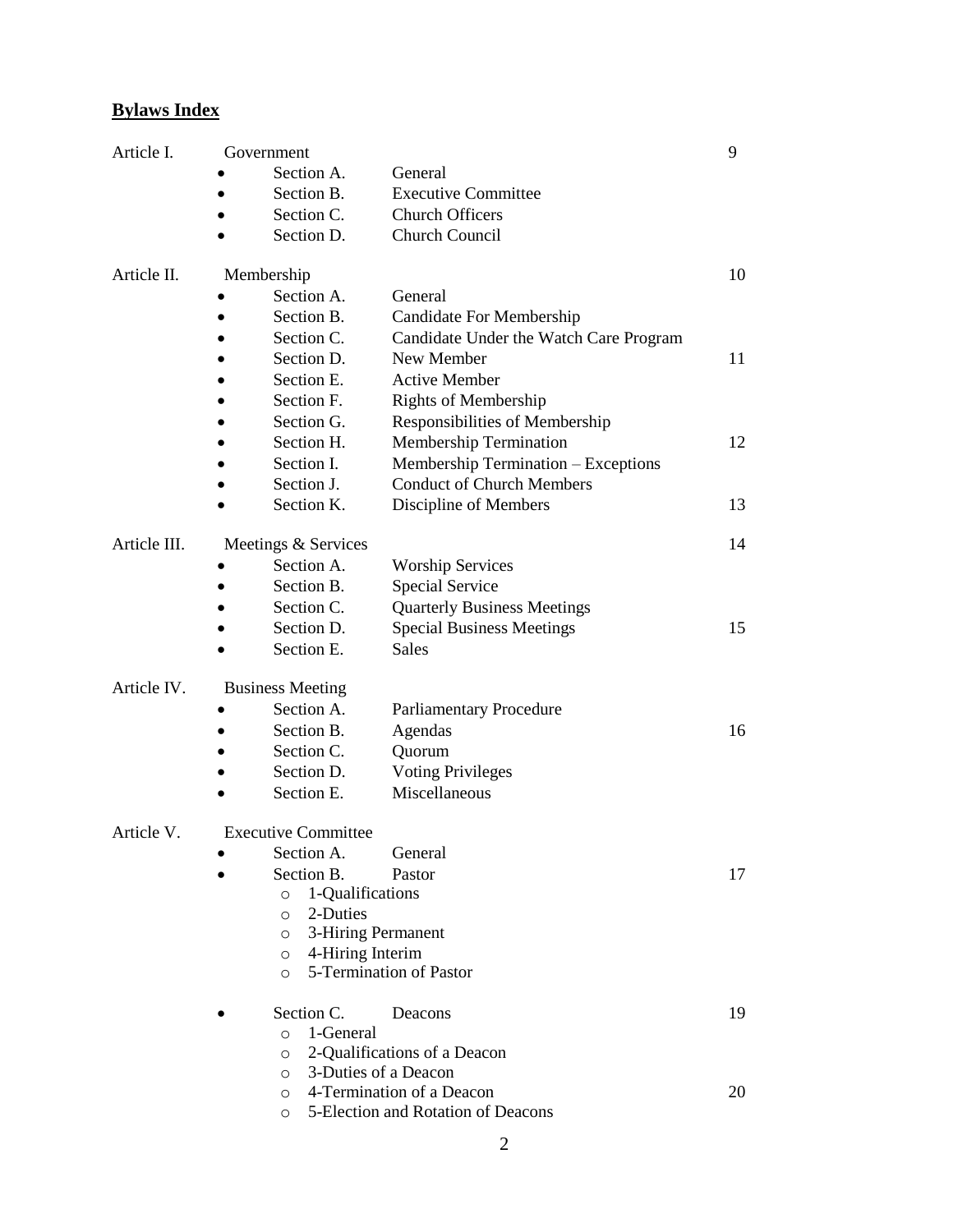| Article VI.  | <b>Church Officers</b>          |                                        |    |
|--------------|---------------------------------|----------------------------------------|----|
|              | Section A.<br>$\bullet$         | Moderator                              | 21 |
|              | Section B.                      | Treasurer                              |    |
|              | Section C.                      | Clerk                                  | 22 |
| Article VII. | Church Council                  |                                        |    |
|              | Section A.                      | <b>Sunday School Director</b>          |    |
|              | Section B.                      | Youth and Children's Director          |    |
|              | Section C.                      | Women's Missionary Union Director      | 23 |
|              | Section D.                      | <b>Brotherhood Director</b>            |    |
|              | Section E.                      | <b>Adult Choir Leader</b>              |    |
|              | Section F.                      | <b>Outreach Director</b>               |    |
|              | Article VIII. Leaders/Directors |                                        | 24 |
|              | Section A.                      | <b>Teachers</b>                        |    |
|              | Section B.                      | <b>Bulletin Editor</b>                 |    |
|              | Section C.                      | <b>Nursery Director</b>                |    |
|              | Section D.                      | <b>Vacation Bible School Director</b>  |    |
|              | Section E.                      | <b>Congregational Song Leader</b>      | 25 |
|              | Section F.                      | Church Musician (s)                    |    |
|              | Section G.                      | Children / Youth Choir Leader (s)      |    |
|              | Section H.                      | Praise Leader and/or Team              |    |
| Article IX.  | Committees                      |                                        |    |
|              | Section A.                      | <b>Baptism Committee</b>               |    |
|              | Section B.<br>$\bullet$         | <b>Benevolence Flower Committee</b>    |    |
|              | Section C.                      | <b>Benevolence Food Committee</b>      | 26 |
|              | Section D.                      | <b>Bus Committee</b>                   |    |
|              | Section E.                      | <b>Cemetery Committee</b>              |    |
|              | Section F.                      | <b>Church Flower Committee</b>         |    |
|              | Section G.                      | Heating/Cooling/Lights/Doors Committee |    |
|              | Section H.                      | <b>Hostess and Social Committee</b>    | 27 |
|              | Section I.                      | Lord's Supper Committee                |    |
|              | Section J.                      | Media Technicians Committee            |    |
|              | Section K.                      | Nominating/Budget Committee            |    |
|              | Section L.                      | <b>Program Committee</b>               | 28 |
|              | Section M.                      | <b>Property Committee</b>              |    |
|              | Section N.                      | <b>Publicity Committee</b>             | 29 |
|              | Section O.                      | <b>Senior Citizen Committee</b>        |    |
|              | Section P.                      | Welcome / Usher Committee              |    |
| Article X.   | <b>Church Employees</b>         |                                        |    |
|              | Section A.                      | Pastor                                 |    |
|              | Section B.                      | Youth & Children's Director            |    |
|              | Section C.                      | Treasurer                              | 30 |
|              | Section D.                      | <b>Church Cleaning Crew</b>            |    |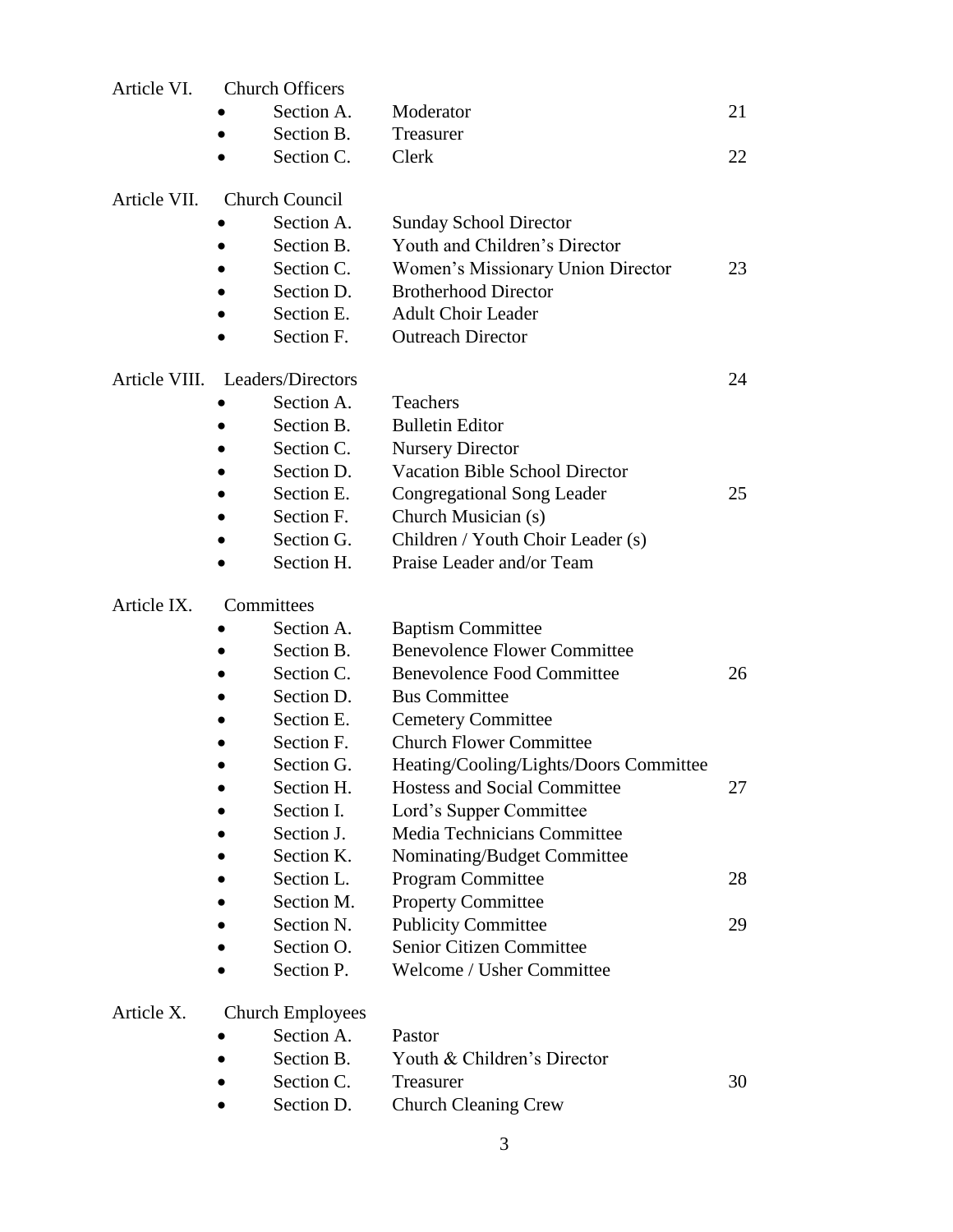|                       | Section E.                         | Fellowship Hall Cleaning Crew                        |    |
|-----------------------|------------------------------------|------------------------------------------------------|----|
|                       | Section F.                         | Upkeep of Grounds Crew                               |    |
|                       | Section G.                         | <b>Landscape Crews</b>                               |    |
| Article XI.           |                                    | Guidelines for the Use of Church Property            | 31 |
|                       | Section A.                         | General                                              |    |
|                       | Section B.                         | <b>Church Sanctuary Guidelines</b>                   |    |
|                       | Section C.                         | <b>Fellowship Hall Guidelines</b>                    |    |
|                       | Section D.                         | <b>Cemetery Guidelines</b>                           | 32 |
|                       | Section E.                         | <b>Bus Guidelines</b>                                | 33 |
| Article XII. Finances |                                    |                                                      |    |
|                       | Section A.                         | <b>Annual Budget</b>                                 |    |
|                       | Section B.                         | <b>Fiscal Year</b>                                   | 34 |
|                       | Article XIII. Real Property        |                                                      |    |
|                       | Section A.                         | Title                                                |    |
|                       | Section B.                         | <b>Purchase of Real Property</b>                     |    |
|                       | Section C.                         | Dispose of Real Property                             |    |
|                       |                                    | Article XIV. Commissioning, Licensing and Ordination |    |
| Article XV.           |                                    |                                                      | 35 |
|                       | Change of Amendments to the Bylaws |                                                      |    |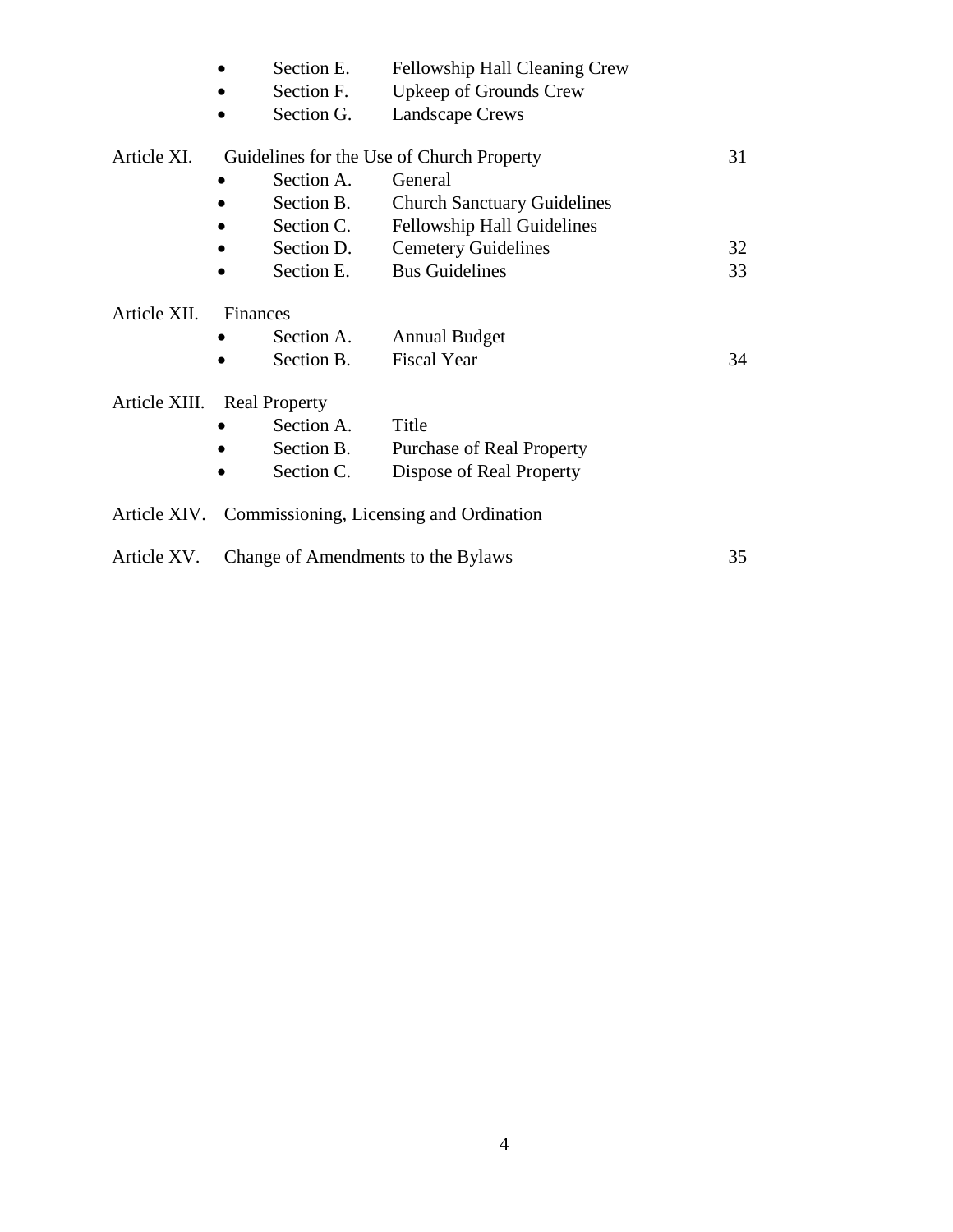# **CONSTITUTION**

# **Article I. NAME**

This organization shall be known as **BAKERS CHAPEL MISSIONARY BAPTIST CHURCH, INC.**  at 3261 Bakers Chapel Road, Aynor, South Carolina**,** by which name it is incorporated under the laws of the state of South Carolina.

### **Article II. MISSION STATEMENT**

The Mission Statement at Bakers Chapel Missionary Baptist Church is to:

Follow Christ Share His Story Serve Your Neighbor

# **Article III. PURPOSE STATEMENT**

The purpose of this body shall be: 1) to provide regular opportunities for public worship; 2) to sustain the ordinances of Baptism and Communion; 3) to pursue the ethics and teachings as set forth in the New Testament; 4) to nurture this congregation through Christian ministries; and 5) to propagate to the ends of the earth the Gospel of our Lord Jesus Christ through means of the New Testament stewardship which includes personal witnessing, personal support of missionary endeavors through tithes and offerings, and the public preaching of the Word of God.

# **Article IV. POLICY**

This body is self-governing, independent and not subject to the control or management of any other ecclesiastical or political body or bodies. This body believes in the long-term cherished position of the Southern Baptist in ministering to our congregation and community.

# **Article V. ARTICLES OF FAITH**

### **Section A. The Bible**

We believe the Holy Bible, all 66 books of the combined Old and New Testament, was written by men divinely inspired and is a perfect treasure of heavenly instruction; that it has God for its author, salvation for its end, and truth without any mixture of error for its matter; that it reveals the principles by which God will judge us; and therefore is, and shall remain to the end of the world, the true center of Christian union and the supreme standard by which all human conduct, creeds, and opinions should be tied. (II Tim. 3:16-17, II Pet. 1:20-21, I Thes. 2:13, Heb. 4:12)

### **Section B. The True God**

We believe there is only one true, living, Sovereign, holy and eternally existent god. God is infinitely perfect and He exists in three persons; Father, Son, and Holy Spirit. The triune God is the creator and sustainer of all things, the source of all truth, and is worthy of worship, confidence, and obedience. To know the true God, one must know by faith the Lord Jesus Christ, as his Savior and Lord. (Deut. 6:4-5, Gen. 1:31, Isaiah 45:5-7, I Cor. 8:4, I Tim. 2:5)

### **Section C. The Person and Work of Christ**

We believe that the Lord Jesus Christ, the eternal Son of God, became man without ceasing to be God. Having been conceived by the Holy Spirit and born of the Virgin Mary in order that He might reveal God and redeem sinful man. We believe the Lord Jesus Christ accomplished our redemption through His death on the cross as a representative, vicarious, substituting sacrifice; and that our justification is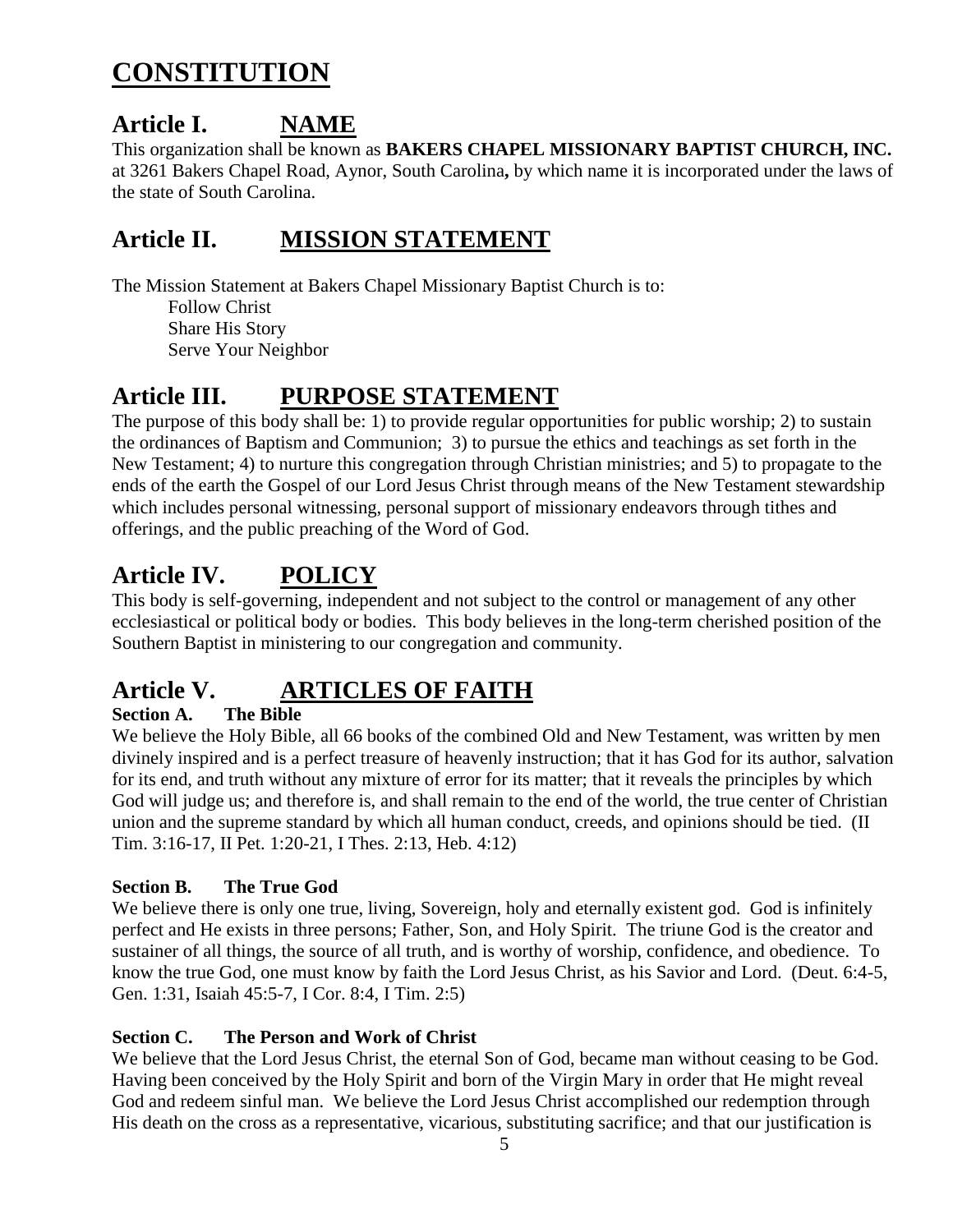made sure by His literal, physical resurrection from the dead. We believe the Lord Jesus Christ ascended into heaven and sits as the exalted High Priest at the right hand of God. As our High Priest in heaven, He fulfills the ministry of Representative, Intercessor, and Advocate. (Luke 1:26-35, Matt. 1:18-25, John 1:1-3, Phil. 2:5-9, Col. 1:15, Col. 2:9, I Cor.15:1-8, Acts 1:9-11, Isaiah 7:14)

#### **Section D. The Fall of Man**

We believe man was created in the image and likeness of God. Through Adam's sin, man inherited a sinful nature, and became alienated from God. We believe that all men have sinned and are under just condemnation of a Holy God, and their only hope lies in the Grace of God. (Gen. 1:26-27, Gen. 2:7, Gen. 3:6-7&22, Rom. 3:23, Rom. 5:12)

#### **Section E. Salvation**

We believe salvation is God's free gift. Salvation is neither merited nor secured in part or in whole by any human virtue, work, ceremony, or effort. We receive God's gift only through personal faith in the Lord Jesus Christ. In Christ, all true believers have—as a present possession—eternal life, perfect righteousness, and son ship in God's family. Christians also enjoy every spiritual resource needed for life and godliness, and have the divine guarantee that they shall never perish. God has delivered Christians from all condemnation, and we have eternal security in Christ. (John 3:16, Eph. 2:8-10, II Cor. 5:21, Rom. 10:9, I Pet. 1:18-19, II Pet. 3:9)

#### **Section F. The Church**

We believe the Church, which is the body and espoused bride of Christ, is a spiritual organism made up of all born again persons (Eph. 1:22, 23: 5:25-27; I Cor. 1:12-14, II Cor. 11:2). We believe the establishment and continuance of local churches is taught and is defined clearly in the New Testament Scriptures (Acts 14:27, 18:22, 20:17, I Tim. 3:1-3: Titus 1:5-11). We believe in the autonomy of the local churches, free of any external authority and control (Acts 13:1-4, 15:19-31, 20:28; Rom. 16:1, 4: I Cor. 3:9, 5:4-7, 13, I Pet 5:14). We recognize believer's baptism and the Lords Supper as scriptural means of testimony for the church in this age (Matt 28:19, 20; Acts 2:41, 42, 18:8; I Cor. 11:23-26).

#### **Section G. The Return of the Lord Jesus Christ**

We believe in the return of the Lord Jesus Christ; in the rapture and in the revelation. In the Translation (rapture) of the church, Jesus Christ shall come for His saints. (I Thes. 4:13-18). The church is not looking for signs of the rapture, but for Jesus Himself. It is in this hope (I John 3:2-3) that causes the believer to purify himself, even as He is pure. In the revelation, Jesus comes to the earth "with" His saints. Signs in the heavens and on the earth will precede this revelation or unveiling of Christ. His revelation will be personal, visible, and bodily, and shall be in accord with His own promise to His disciples. We believe the translation "precedes" the tribulation period, and the revelation "follow" it (John 14:1-6: Acts 1:9-11; Matt 24:36; I John 2:28; Rev. 19:11-16).

#### **Section H. The Christian's Walk**

We believe God calls us with a holy calling – to walk not after the flesh, but after the Spirit. God wants us to live in the power of His indwelling Holy Spirit, so we will not fulfill the lust of our physical bodies. We believe the fallen, Adamic nature of the flesh cannot be eradicated in this life. Therefore, keeping ourselves constantly in subjection to Christ, we must allow God's Holy Spirit to live through us in a daily "walk" of faith. Otherwise, the flesh will certainly demonstrate its presence in our lives, to the Lord's dishonor. It is the responsibility and privilege of every Christian to proclaim the good news of Jesus Christ and to seek and to make growing disciples. (Matt. 28:18-20; Acts 1:8)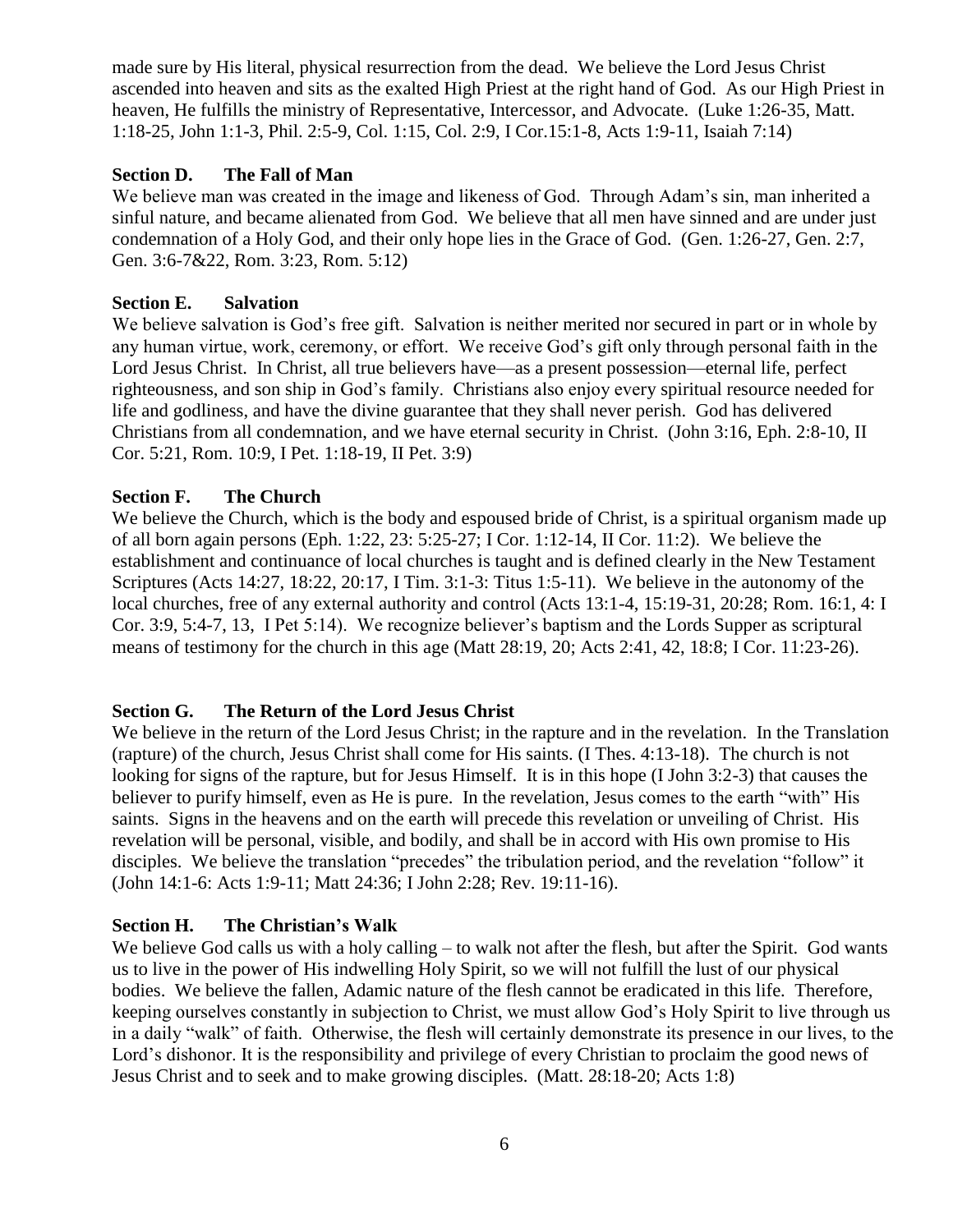#### **Section I. The Eternal State**

We believe the souls of those who have trusted the Lord Jesus Christ for salvation immediately pass into His presence at death. There they remain in conscious bliss until the resurrection of our bodies at Christ's coming for His Church. Then, with our souls reunited with our glorified bodies, we will live with Him forever in glory. We believe God will punish unbelievers with everlasting separation from His presence, His glory, and His power. (John 3:16: Rom. 6:23; Rev. 20:15)

#### **Section J. Satan**

We believe Satan is a person, a fallen angel, the author of the fall of man, and the god of this age. However, we also believe that he is the Christian's defeated enemy. His destiny is eternal punishment. (Job 1:6-12; Isaiah 14:2; Ezek. 28:11-19)

#### **Section K. Sin**

We believe Adam, the first man, sinned by disobedience. This act resulted in the fall of all mankind. Therefore, all people have sinned and lost their ability to live for the glory of God. Mankind's fall has incurred both physical and spiritual death on all until there is forgiveness and salvation by the grace of God. (Gen 3:1-24; Rom. 3:10-23; 5:12-21; 6:23)

#### **Section L. The Christian Home**

In addition to these important beliefs, we also believe God has given the parents the responsibility to bring up their children in the nurture and admonition of the Lord. (Eph. 6:4; Prov. 22:6). We believe a consistent and whole education will occur when home, Church, and school work closely together and are in agreement on the basic concepts of life.

#### **Section M. Baptism and Lord's Supper**

Jesus instructed His followers to remember His death and resurrection. He gave the Church two visible symbols (called "ordinances") as reminders. These two ordinances are baptism and the Lord's Supper. Baptism by immersion is a one-time act of obedience and identification with Jesus as Lord. It serves as an outward sign of conscious confession of repentance and faith. The Lord's Supper is an ongoing symbol remembering our Lord's death, burial, resurrection and promised return. Each person must decide whether or not to be baptized or to participate in the Lord's Supper. Regardless, we do not regard anyone's participation in these practices as means of salvation. (Matt. 28:18-20; 26:26-29; I Cor. 11:23-32)

#### **Section N. The Lord's Day**

We believe that the Lord's Day, the first day of the week (Sunday), is a Christian institution for regular observance of Worship and spiritual devotion, both public and private. (Acts 20:7; I Cor. 16:1-2; Hebrews 10:25)

#### **Section O. The Holy Spirit**

We believe that the Holy Spirit was given on the day of Pentecost to unify all believers into one body, the church, in fulfillment of the promise Jesus gave to the apostles (Acts 1:5; 1Cor. 12:13; Eph. 4:3-6, 11-13). His presence in the lives of believers is revealed by His fruit; love, joy, peace, long-suffering, gentleness, goodness, faith, meekness, and self-control (Gal. 5:22-23). We believe that the Holy Spirit, not as an influence, but as a Divine Person (Rom. 8:27: Eph. 4:30; 1 Cor. 12:11), the source and power of all acceptable worship and service, is our abiding Comforter and Helper (John 14:16-17; 15:26; 16:13-15), that He never takes His departure from the church, nor from the feeblest of the saints (Eph. 1:13-14), but is ever present to testify of Christ, seeking to occupy us with Him and not with ourselves nor with our experiences (John 7:38-39; Act. 1:8; Rom. 8:9).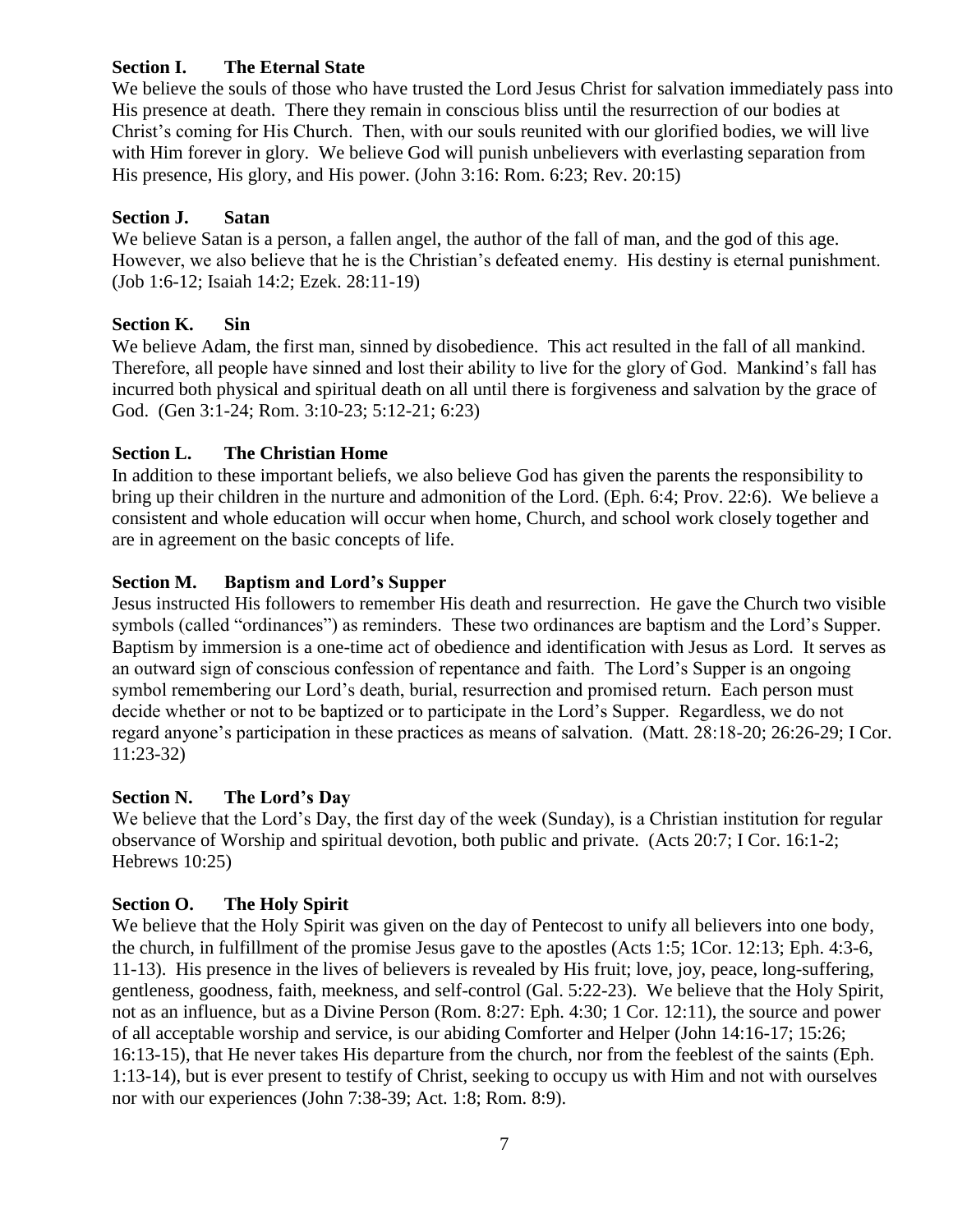#### **Section P. Marriage**

The members of Bakers Chapel Missionary Baptist Church believe marriage is ordained by God to be between a man and a woman. We base this on biblical passages such as Genesis 2:21-25 and Matthew 19:4-6, and declare it non-negotiable for members of Bakers Chapel to assume otherwise. This is in no fashion a statement of hate but rather our submission to the divine will of God.

# **Article VI. COVENANT**

Having been led, as we believe by the Spirit of God, to receive the Lord Jesus Christ as our Savior and, on the profession of our faith, having been baptized in the name of the Father, and of the Son, and of the Holy Spirit, we do now, in the presence of God, and this assembly, most solemnly and joyfully enter into covenant with one another as one body in Christ.

We engage, therefore, by the aid of the Holy Spirit to walk together in Christian love; to strive for the advancement of this church, in knowledge, holiness, and comfort; to promote its prosperity and spirituality; to sustain its worship, ordinances, discipline, and doctrines; to contribute cheerfully and regularly to the support of the ministry, the expenses of the church, the relief of the poor, and the spread of the gospel through all nations.

We also engage to maintain family and secret devotions; to religiously educate our children; to seek the salvation of our kindred and acquaintances; to walk circumspectly in the world; to be just in our dealings, faithful in our engagements, and exemplary in our department; to avoid all tattling, backbiting and excessive anger; to abstain from the sale of, and use of, intoxicating drinks as a beverage and to be zealous in our efforts to advance the kingdom of our Savior.

We further engage to watch over one another in brotherly love; to remember one another in prayer; to aid one another in sickness and distress; to cultivate Christian sympathy in feeling and Christian courtesy in speech; to be slow to take offense, but always ready for reconciliation and mindful of the rules of our Savior to secure it without delay.

We moreover engage that when we remove from this place we will, as soon as possible, unite with some other church where we can carry out the spirit of this covenant and the principles of God's Word.

### **Article VII. CHANGE OR AMENDMENTS TO THE CONSTITUTION**

Bakers Chapel Missionary Baptist Church, Inc. may make any changes to the Constitution or amendments which may be deemed necessary and proper. Such changes or proposed amendments shall be approved by the Executive Committee and the date of the said meeting be announced to the members at least three consecutive services prior to the date of the special meeting called for the consideration of such proposed changes or amendments. The Executive Committee has the right to change, table, decline or present it. The vote of 3/4's of the members in attendance shall be required for the adoption, change or amendment, providing a quorum is present.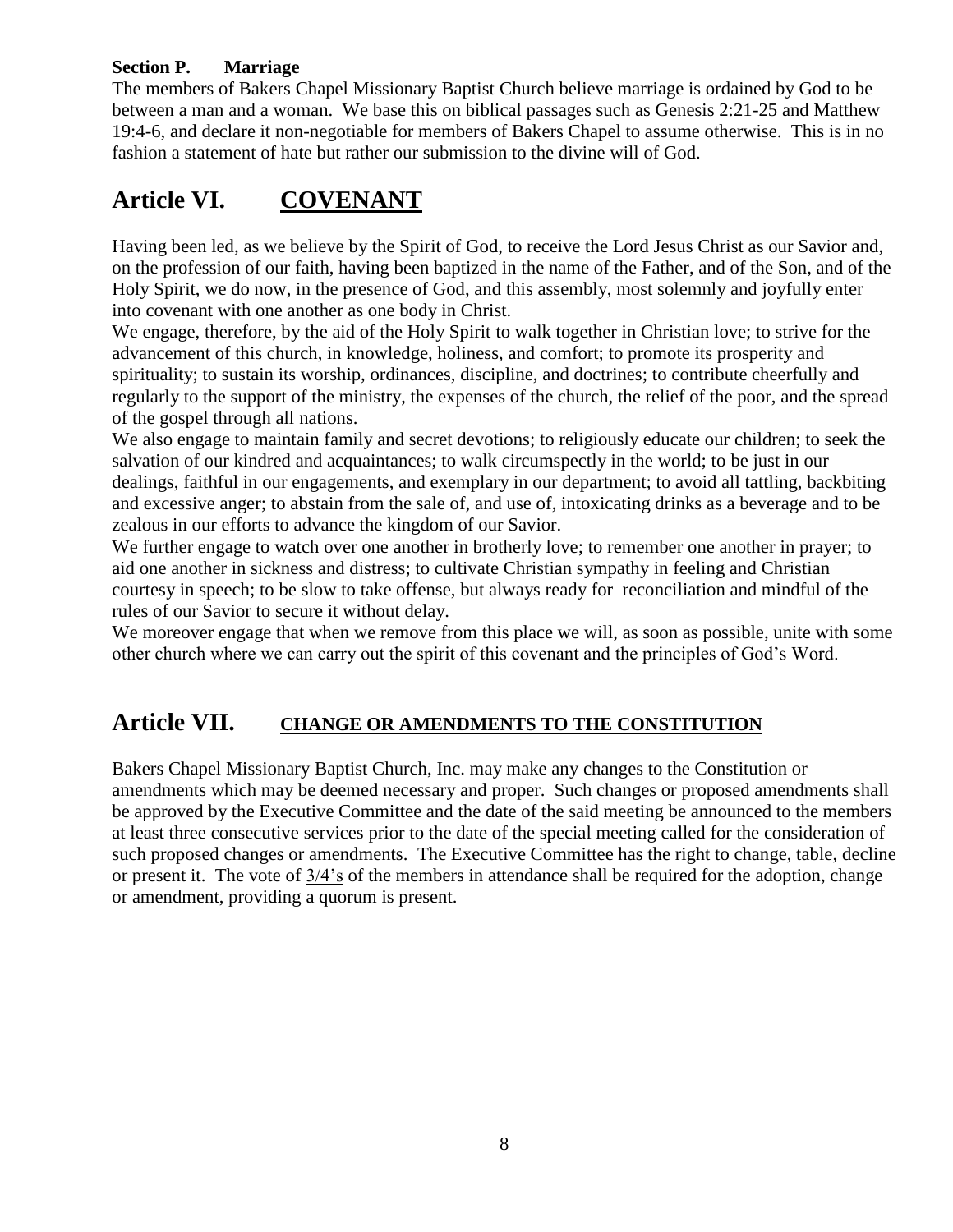### **Article I. GOVERNMENT**

#### **Section A. General**

- 1. Bakers Chapel Missionary Baptist Church is under the leadership and direction of the Pastor. In the event the church is without a pastor, the leadership of the church will fall under the active deacons directed by the Chairman of the Deacons. This will be the leadership until an Interim Pastor or a Pastor has been called.
- 2. The membership will approve all committees, positions and proposed budgets for the upcoming year.
- 3. Leaders/Directors & Committee members must be active members in good standing.
- 4. All committees should be furnished a copy of their budgets. The Leader/Director should try to operate within the limits of their budget.
- 5. No person or committee shall be entitled to obligate Bakers Chapel Missionary Baptist Church either financially or in matters of policy without the sanction of the Executive Committee.
- 6. The church year shall begin September 1 and end August 31. The financial year shall run concurrently with the calendar year.

#### **Section B. Executive Committee**

- 1. All other powers not specifically reserved in the membership of Bakers Chapel Missionary Baptist Church shall be delegated to the Executive Committee. The Executive Committee will consist of the pastor and the active deacons. If the church is without a pastor, the active deacons under the leadership of the chairman will constitute the Executive Committee. This committee shall have the authority to examine new candidates for membership, to administer church discipline, to examine yearly budgets and address any situation or need that may arise.
- 2. The Executive Committee has the right to remove or replace a member or all members of any committee at any time. This can be ratified with a majority vote from this committee.

#### **Section C. Church Officers**

- 1. The church officers will consist of the Moderator, Treasurer, and Clerk.
- 2. The pastor will assume the responsibilities of the moderator in all meetings. In the absence of the pastor, the Chairman of Deacons will be the moderator.

#### **Section D. Church Council**

- 1. The Church Council shall be made up of the following:
	- i. Pastor
	- ii. Active Deacons
	- iii. Sunday School Director
	- iv. Youth & Children's Director
	- v. WMU Director
	- vi. Brotherhood Director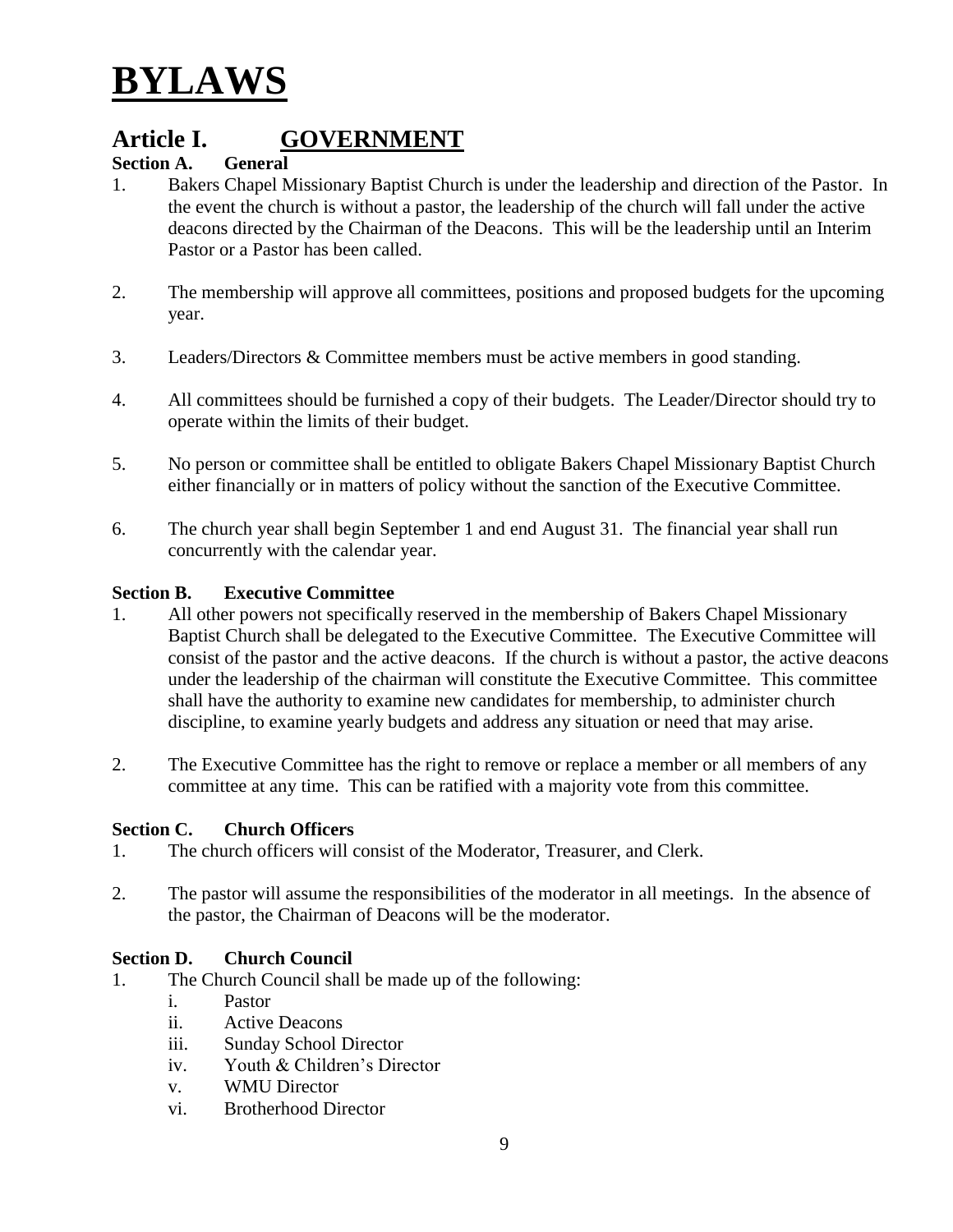- vii. Adult Choir Leader
- viii. Hostess & Social Committee Chairperson
- ix. Outreach Director
- x. Treasurer
- xi. Clerk
- xii. Senior Citizens Committee Chairperson
- xiii. Program Committee Chairperson
- 2. This council should meet once quarterly to discuss the vision for our church. This meeting will be called by the Pastor. The Church Council is encouraged to outline the upcoming year's activities for the church through a working calendar. This working calendar should coincide with the Waccamaw Baptist Association. A working copy will be made available and posted on the bulletin board three (3) months in advance at the beginning of each month.

# **Article II. MEMBERSHIP**

#### **Section A. General**

- 1. Bakers Chapel Missionary Baptist Church is a church that is open to any person who: professes faith in Jesus Christ as Savior and Lord, has been baptized by immersion and meets the following criteria.
- 2. A candidate for membership will meet with the pastor. The pastor will go over the membership requirements and the proper steps for the candidate to become a new member. The steps for a candidate to become a member are as follows:
	- i. According to Galatians 2:9, the candidate for membership will come forward to announce their desire for membership when the pastor opens the doors of the church. At this point, the candidate for membership will be given the Right Hand of Fellowship.
	- ii. The pastor will announce to the church membership the name of the candidate for membership and place the candidate under the Watch Care Program.
	- iii. Three months later, upon approval and recommendations of the Executive Committee, the candidate for membership will be voted on by the church membership.

#### **Section B. Candidate for Membership**

- 1. Candidates are received in one of the following ways:
	- i. By profession of faith in Jesus Christ and upon baptism by immersion
	- ii. By transfer of a letter from another Baptist Church that practices immersion baptism.
	- iii. By transfer from any Christian Church and upon baptism by immersion.
	- iv. By written personal statement of prior conversion and baptism by immersion, where there is no letter from another church.
- 2. All candidates for membership must be approved by the Executive Committee.
- 3. Upon approval of the Executive Committee, the Candidate for membership will be placed in the Watch Care Program.

#### **Section C. Candidate Under the Watch Care Program**

1. A candidate will be placed in a Watch Care Program by the church.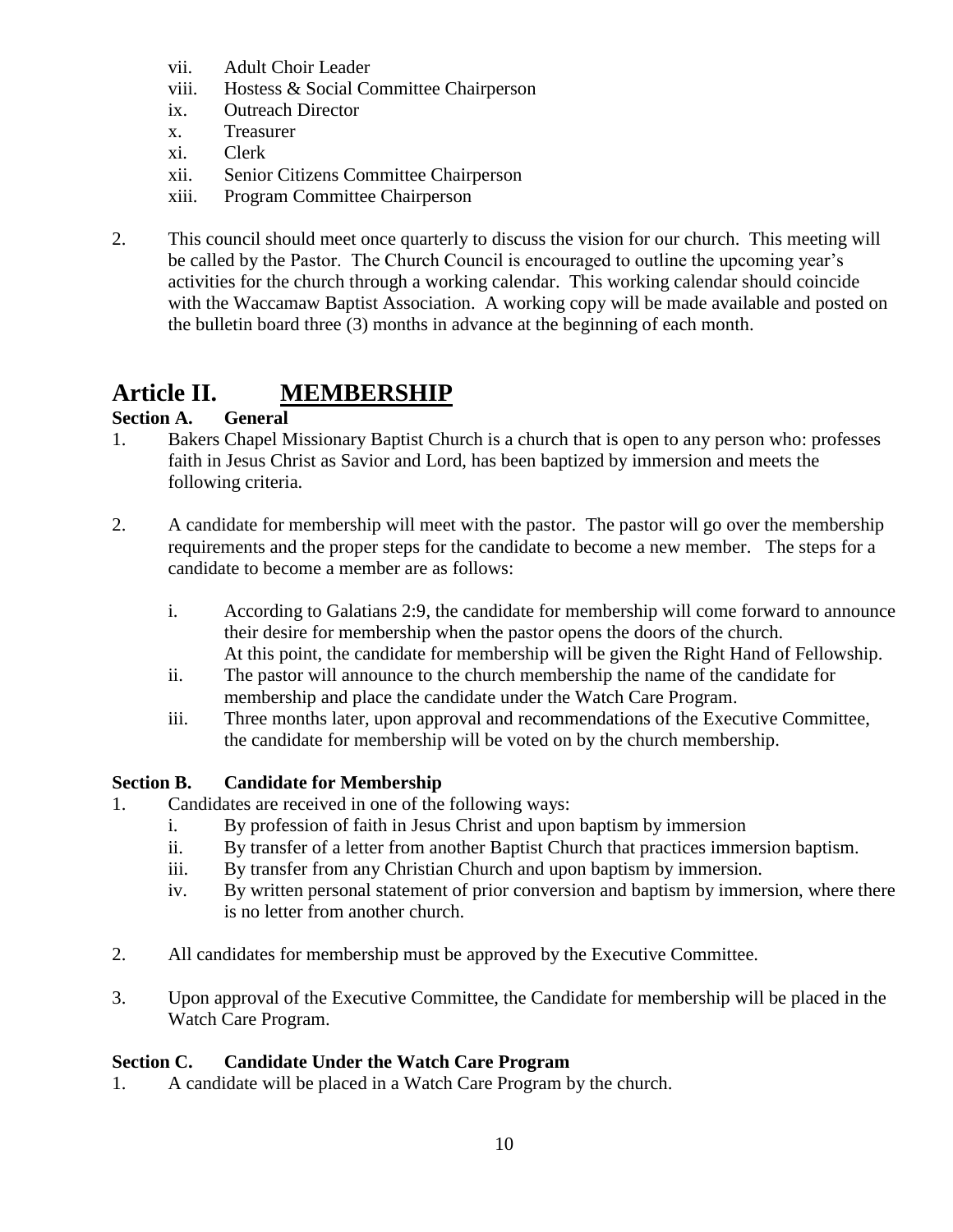- 2. The Watch Care Program is a three month period.
- 3. A Watch Care Program will give the church membership time to:
	- i. Answer any questions the candidate may have.
	- ii. Make sure the candidate is in agreement with the Church Articles.
	- iii. Help disciple the candidate.
- 4. A church candidate, by receipt of a copy of the Constitution and Bylaws of Bakers Chapel Missionary Baptist Church, thereby acknowledges their acceptance.

#### **Section D. New Membership**

1. Upon completion of the Watch Care Program and approval, the candidate will be brought before the church for a 2/3 vote for approval.

#### **Section E. Active Member**

1. To be an active member one must support the church with their time, talents and tithes. This will be left to the discretion of the Executive Committee.

#### **Section F. Rights of Membership**

- 1. Qualified members in good standing may hold church elected offices in the church organization provided biblical requirements are met**.**
- 2**.** Qualified members are allowed one vote in the transaction of business. {See Bylaws, Article IV Business Meetings, Section D Voting Privileges}
- 3.Members are allowed to use the Sanctuary and the Fellowship Hall. All events must be approved by the Executive Committee. {See Bylaws, Article XI Guidelines for Use of Church Property, Section B & C Church Sanctuary & Fellowship Hall Guidelines}
- 4. Members are allowed the use of the tables and chairs in the storage room for personal events, if available. The round tables and chairs are not to leave the Fellowship Hall. The use of other church property must be approved by the Property Committee.
- 5. Members are allowed to use the other equipment of the church such as copier, TV & Projector for worship or educational teachings. Also use of equipment in the sound room (only qualified persons to operate) for weddings, funerals or other approved events. These items are not allowed to leave the property. If a member is in doubt about an item; they should check with the Property Committee.

#### **Section G. Responsibilities of Membership**

By becoming a part of the family of Bakers Chapel Missionary Baptist Church:

- 1. All members are responsible for upholding the covenant that they agreed upon when they joined the church.
- 2**.** As a church member, one accepts the responsibility of being a member and also accepts the responsibilities of the Constitution and Bylaws.
- 3. All members should submit themselves to the authority of the church.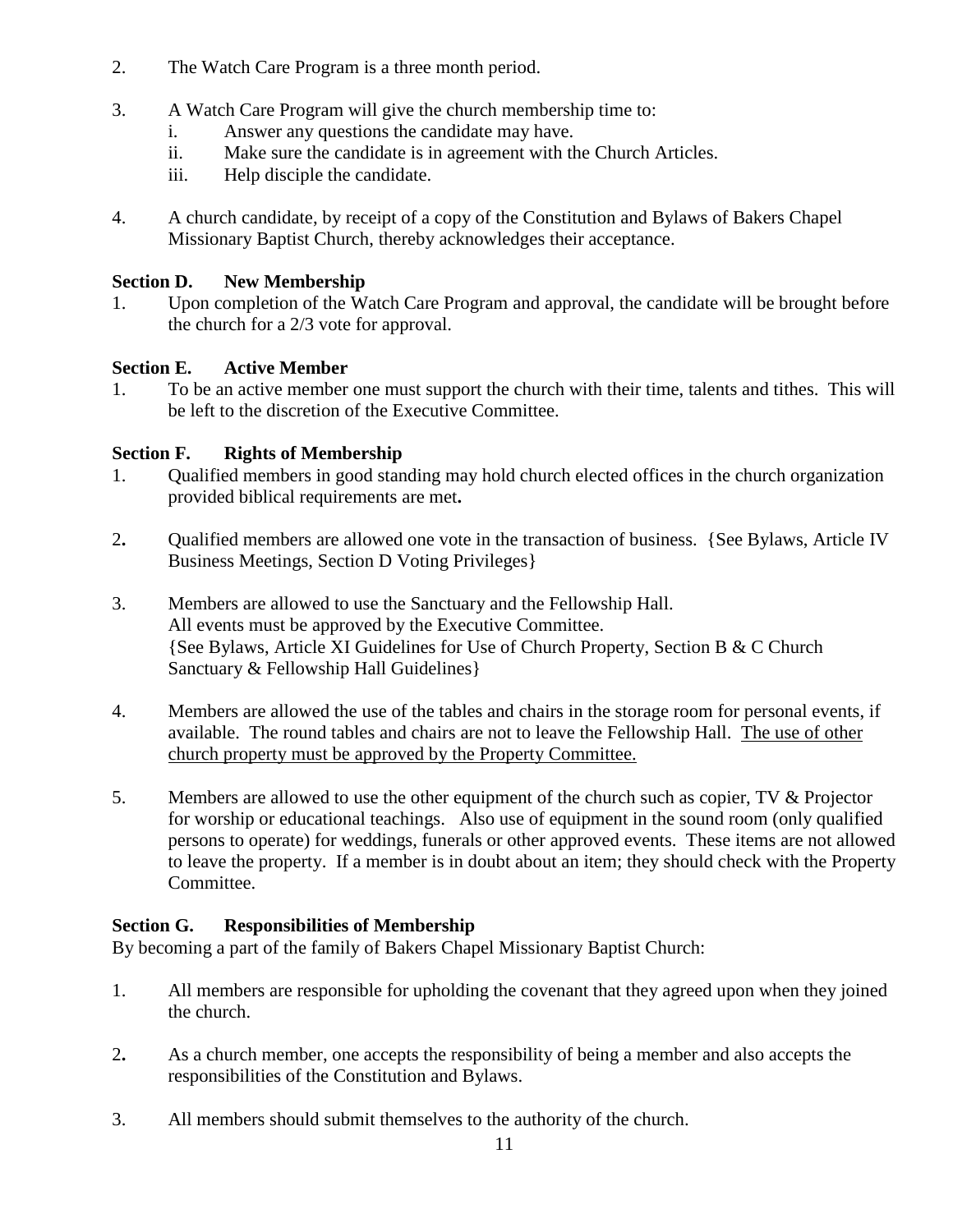- 4. All members should be active in the various fields of service for our Lord such as worshipping, witnessing, and working.
- 5. All members should care for one other and show love to our fellow brothers and sisters in Christ.
- 6. All members should support the church's financial obligations through regular tithes and offerings. (Mal 3:8-11, I Cor.16:2, II Cor.8:11-12)
- 7. All members should strive to meet the principles that are set in the Bible for Christians to live by such as attendance. (Heb. 10:25, Isaiah 58:13)
- 8. Members at Bakers Chapel Missionary Baptist Church cannot hold a membership at another church simultaneously.

#### **Section H. Membership Termination**

Membership shall be terminated in the following ways:

- 1. Death
- 2. Transfer by letter to another Baptist Church
- 3. Member joins another Church
- 4. Request by member in writing
- 5. Exclusion by action of church
- 6. Prolonged Absence

Prolonged Absence is when an able member becomes inactive in their attendance. This will be left to the discretion of the Executive Committee.

7. Discipline of Members {See Bylaws, Article II Membership, Section K Disciple of Members}

#### **Section I. Membership Termination - Exceptions**

- 1. Prolonged Absence exceptions
	- i. Justifiable Reason
	- ii. Any member who cannot attend because of a justifiable reason should make this known to a member of the Executive Committee.
- 2. Ministry

Any member who has a calling for a ministry outside of this Church shall be permitted to keep their membership.

3. Sickness

Any member who cannot attend due to a sickness shall be permitted to keep their membership.

4. Military

Any member who is not able to be in church due to serving in the military shall be permitted to keep their membership.

5. Student

Any student who is not able to attend due to furthering their education away from home shall be permitted to keep their membership.

#### **Section J. Conduct of Church Members**

1. Each member consents through their membership to obey and believe in the church covenant.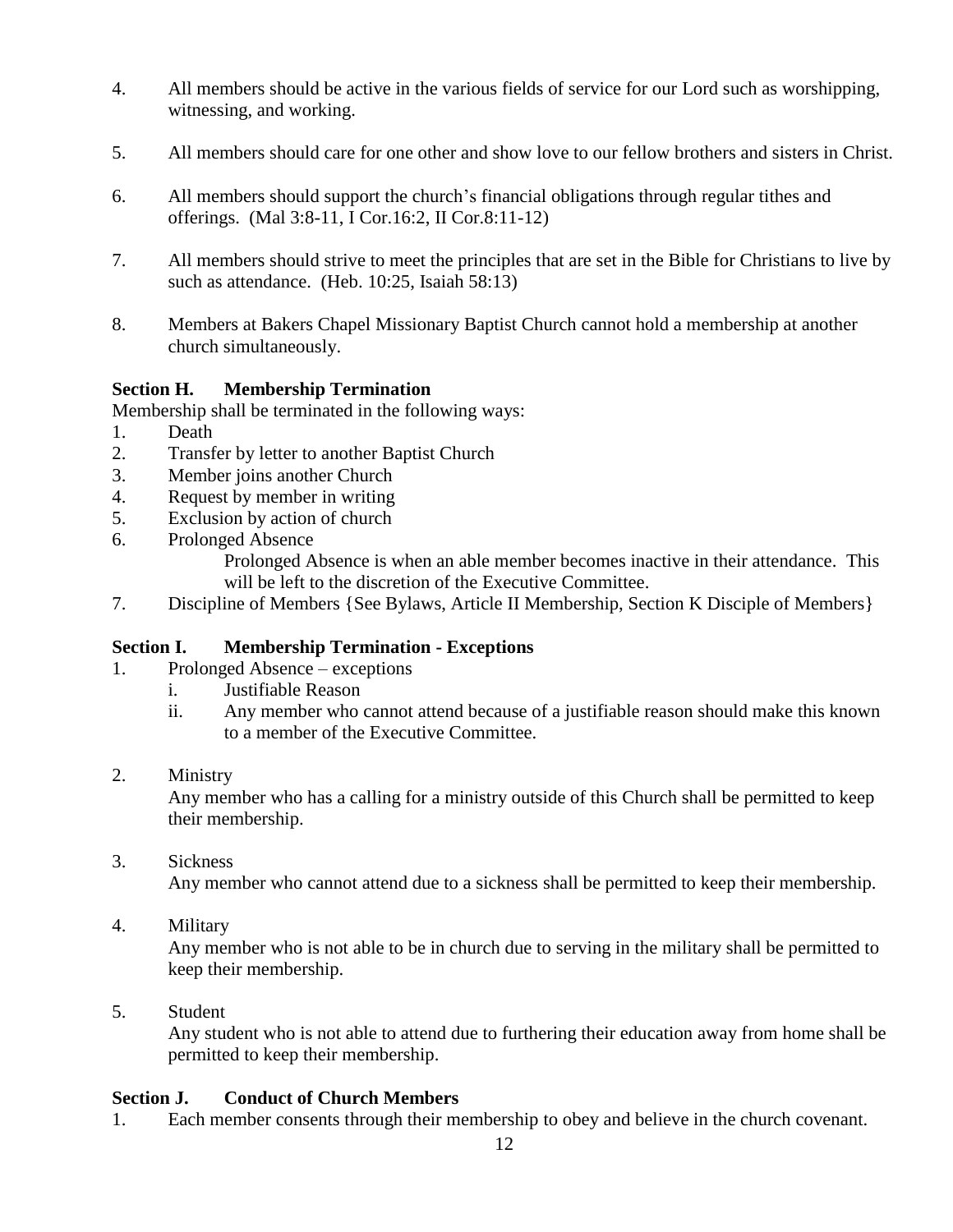{ See Constitution, Article VI Covenant }

- 2. All members will be held accountable to scripture pertaining to moral and spiritual teachings found in the Word of God. These teachings contain instruction on the family, work, prayer, The Lord's Supper, Baptism and the winning of souls.
- 3a. All members are responsible to resolve any differences between members. If a church member, for whatever reason, is offended or does not understand exactly what another member has said or done, it is monumental that the issue be resolved between the two parties in a Christian manner and under biblical principles as soon as possible. (Matt 18:15-17)
- 3b. If a settlement is not reached, the chairman of the deacons, and/or the pastor, should be consulted to aid in resolving the issue.
- 4. If there is an issue or misunderstanding between a church member's child and that child's teacher, it should be discussed and settled between those two parties and those only. If a settlement is not reached, the Sunday School Director or Youth & Children's Director should be consulted to aid in resolving the issue.
- 5. Gossiping and backbiting WILL NOT be tolerated under any circumstances. We are assembled as different members working together in unison as one body to exalt and glorify our Lord, and to uplift and edify one another, knowing that this pleases God. We will in turn bring greater blessings from Him upon our church.
- 6. The Executive Committee will take appropriate actions as needed up to termination of church membership.

#### **Section K. Discipline of Members**

1. Purpose:

The purpose of Church discipline is to glorify God by maintaining (1) Purity in the Church (I Cor.5:6); (2) protecting believers by deterring sin (I Timothy 5:20); and (3) promoting the spiritual welfare of the offending believer by calling him or her to return to the biblical standards of doctrine and conduct (Gal. 6:1). Furthermore, upon joining this Church, all members are in agreement with the Constitution and Bylaws.

2. The Process:

Members and all other professing Christians who regularly attend or fellowship at Bakers Chapel Missionary Baptist Church who err in biblical doctrine or conduct shall be subject to discipline according to Matthew 18:15-18. (Such person hereafter will be referred to as an " Erring Person"). Before such discipline reaches its final conclusion:

- 2a. It shall be the duty of any Church member who has knowledge of the Erring Person's unbiblical beliefs or misconduct to warn and to correct such Erring Person in private, seeking his or her repentance and restoration. If the Erring Person does not heed this warning; then
- 2b. The warning member shall again go to the Erring Person accompanied by one or two witnesses to warn and correct such Erring Person, seeking his or her repentance and restoration. If the Erring Person still refuses to heed this warning; then,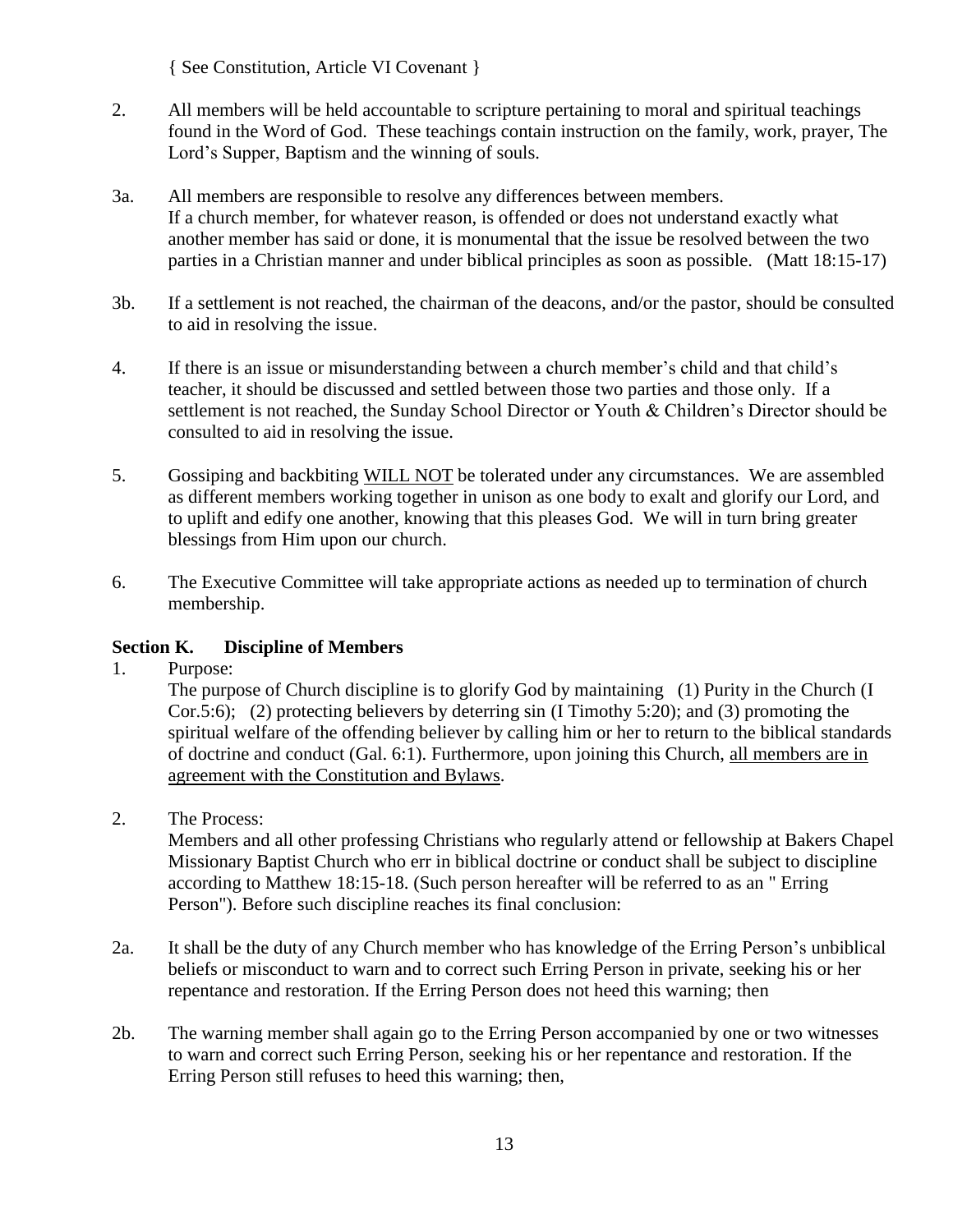- 2c. It shall be brought to the attention of the Executive Committee. (It is understood that this process will continue to conclusion, whether the Erring Person leaves Bakers Chapel Missionary Baptist Church or otherwise seeks to withdraw from membership to avoid the discipline process.) This committee will appropriately investigate any biblical allegation brought by one Church member against another. If these allegations are warranted, two or more of this committee will contact the Erring Person and seek his or her repentance and restoration. If the Erring Person refuses to be restored, the matter will be presented to the Executive Committee, who will act to protect the Church by removing the Erring Person`s membership and notifying the Church in accordance with Matthew 18:15-18. However, even at this point, Bakers Chapel Missionary Baptist Church will continue to pray for the restoration of the Erring Person.
- 2d. All claims or disputes, which cannot be resolved in accordance with Matthew 18:15-18 principles shall be settled by biblically based and legally binding arbitration as set in these bylaws.
- 3. Reinstatement:

If such dismissed member heeds the warning, demonstrates repentance, and requests reinstatement, he or she shall be publicly restored to membership through the affirmation of the Executive Committee and notification of Bakers Chapel Missionary Baptist Church membership.

### **Article III. MEETINGS & SERVICES**

#### **Section A. Worship Service**

- 1. Our worship services are each Sunday morning following Sunday School. Sunday night and Wednesday night are our prayer services. All other services, such as Brotherhood and WMW will be at announced times.
- 2. Evening Service Off

The following are typical evening church services that are called off.

- i. Death in Family/Church Family
- ii.  $5<sup>th</sup>$  Sunday Night
- iii. Easter
- iv. Mother's Day
- v. Father's Day
- vi. Pastor's Appreciation Day
- vii. Christmas

#### **Section B. Special Service**

The Executive Committee shall approve all special services such as special singings or Christmas Programs.

#### **Section C. Quarterly Business Meetings**

Quarterly business meetings will be held on the 3rd Wednesday night service in March, June, September and December. The meeting will be announced stating the specifics on the agenda prior to having such meeting. However, the Executive Committee may change or cancel a meeting if deemed necessary.

- 1. Order of Regular Business Meetings shall be as follows:
	- i. Motion to enter into business meeting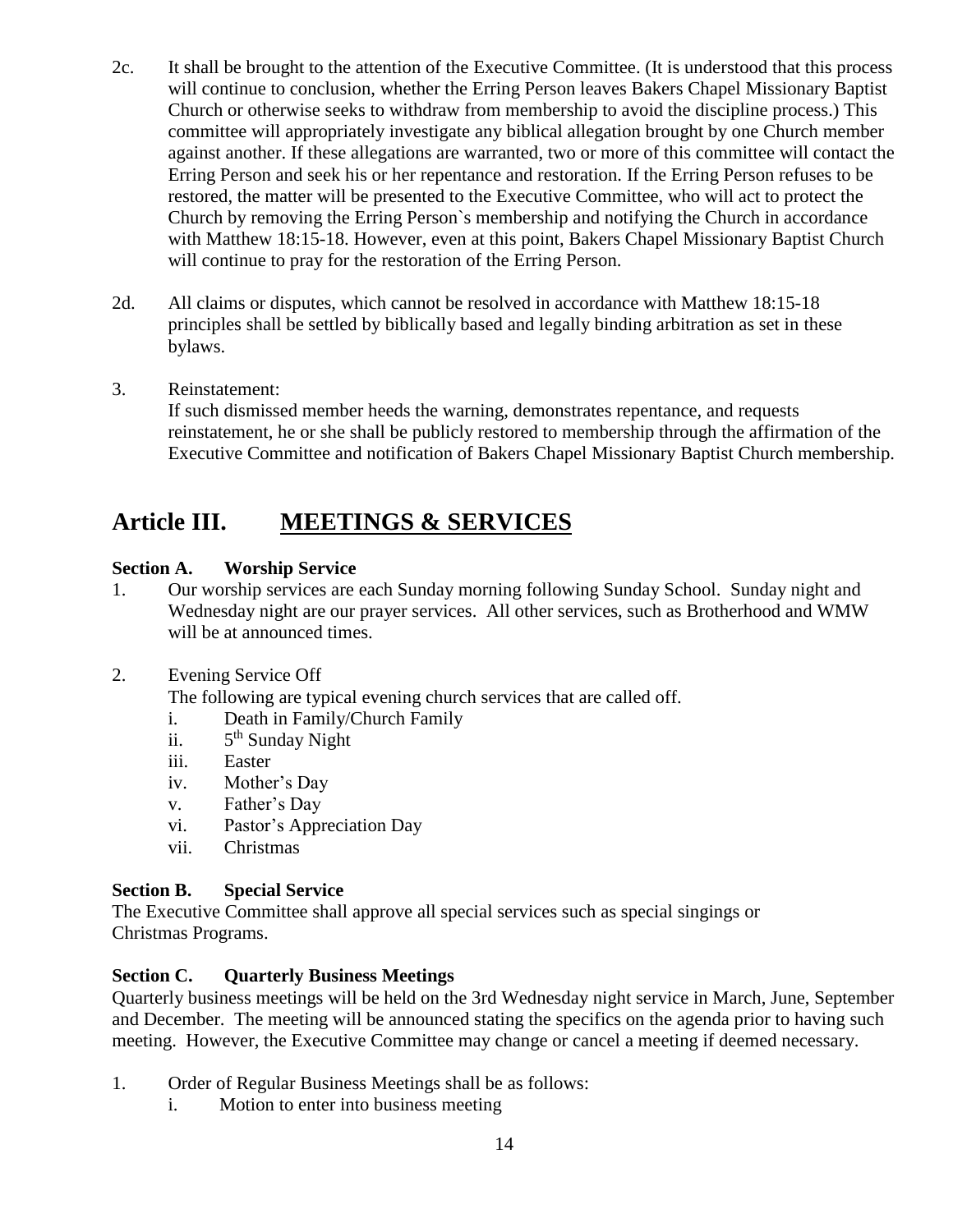- ii. Approval of minutes of the previous meeting(s) read by Clerk
- iii. Any reports of officers including the Treasurer's Financial Report
- iv. Business on agenda:
	- a. Unfinished business
	- b. New business
- v. Motion to adjourn

#### **Section D. Special Business Meeting**

A special meeting may be called by the pastor or chairman of deacons to consider matters of significant nature. This special meeting or called conference will be announced at three consecutive services if at all possible, stating the specifics on the agenda, prior to having such meeting.

- 1. Order of Special Business Meeting shall be as follows:
	- i. Motion to enter into business meeting.
	- ii. Business on agenda.
	- iii. Motion to adjourn.

#### **Section E. Sales**

No merchandise of any kind or nature shall be sold on the church property during any worship service. After service or before service will be permitted at the discretion of the Executive Committee. Also, any other activity that would cause a distraction to the service is prohibited.

# **Article IV. BUSINESS MEETINGS**

#### **Section A. Parliamentary Procedure**

- 1. In business meetings, the assembled Church shall observe the principles of good parliamentary law using the latest edition of Robert's Rules of Order, as a general guideline.
- 2. For any vote to be approved it must have a  $\frac{2}{3}$  vote unless otherwise stated in the Bylaws.
- 3. Any church wide vote for elections or membership will be held on Wednesday nights. All watch care candidates will be brought before the church on a Sunday morning for membership vote.
- 4. Prior to the voting; moderator will read the eligibility requirement to vote; which are in Article IV Business Meetings, Section D – Voting Privileges.
- 5. Written ballots will be required for:
	- i. All election vote(s) such as pastor/deacon vote
	- ii. Any value over \$3,000.00
		- a. A vote with a value of over \$3,000.00 will be preceded by an informal meeting to discuss the proposal in question.
	- iii. Any change in the Constitution & Bylaws
		- a. Changes will be preceded by an informal meeting to discuss the proposed change or amendment in question. {See Bylaws, Article XV Change or Amendments of the Bylaws}.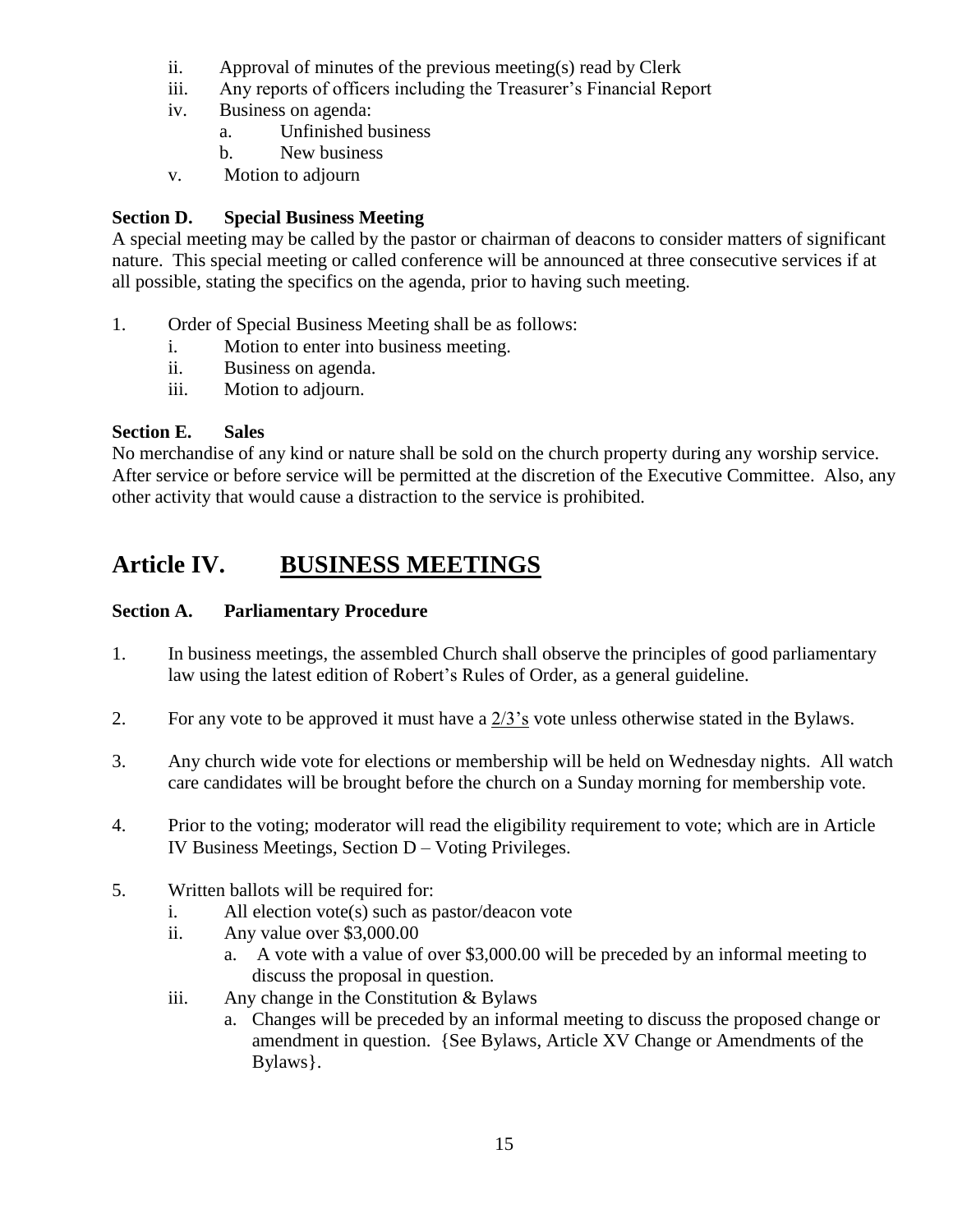- 6. After the Voting Privileges are read (see this same section Line 4) the moderator will ask the congregation to stand if they meet the requirements as a member to vote. A deacon will then bring them a voting ballot. After receiving the ballot the member will be seated.
- 7. Members will always observe the spirit of love and Christ-likeness during discussion periods. Should a member fail to conduct himself/herself properly, the moderator shall call that person to order.
- 8. In all meetings we should:
	- i. Show courtesy and justice to all
	- ii. Consider one idea at the time
	- iii. Hear the minority
	- iv. Rule by majority vote

#### **Section B. Agendas**

Only that business listed on the agenda will be brought before the church on scheduled quarterly meetings and/or called meetings. For business to be placed on the agenda, approval must be made with the Executive Committee prior to the meeting. (example: member approaches deacon with a suggestion to replace windows. Suggestion is discussed with the fellow deacons, and a prayerful decision is made as whether or not to place it on the upcoming agenda). Note: the deacon first contacted has a responsibility to said member, providing follow up on the suggestion and the direction it will go (brought up to church body via being placed on the agenda, postponed, or discarded).

#### **Section C. Quorum**

A quorum consists of those members present and voting at a business meeting provided it is a stated meeting or one that has been properly called by the Executive Committee. This applies to regular and special meetings.

#### **Section D. Voting Privileges**

- 1. Must be a church member and be at least 14 years old.
- 2. Member must attend and support the church on a regular basis {See Bylaws, Article II Membership, Section E Active Member}
- 3. Each member can cast only one vote.
- 4. Member must be on the church grounds at the time of voting.
- 5. Any exceptions to the above should be submitted to the Executive Committee for review one service prior to the vote.

#### **Section E. Miscellaneous**

In the absence of the pastor, the chairman of deacons will serve as moderator. All decisions of the stated meeting will be by a 2/3's vote unless otherwise presented. (Other church votes may require a different majority and/or longer notification of meetings such as pastor vote, deacon vote, etc.)

# **Article V. EXECUTIVE COMMITTEE**

#### **Section A. General**

1. The Executive Committee will be composed of the Pastor and the active Deacons. This committee shall provide the leadership for the church. It will also approve the nominations for membership, administer church discipline, oversee the churches finances and missions, and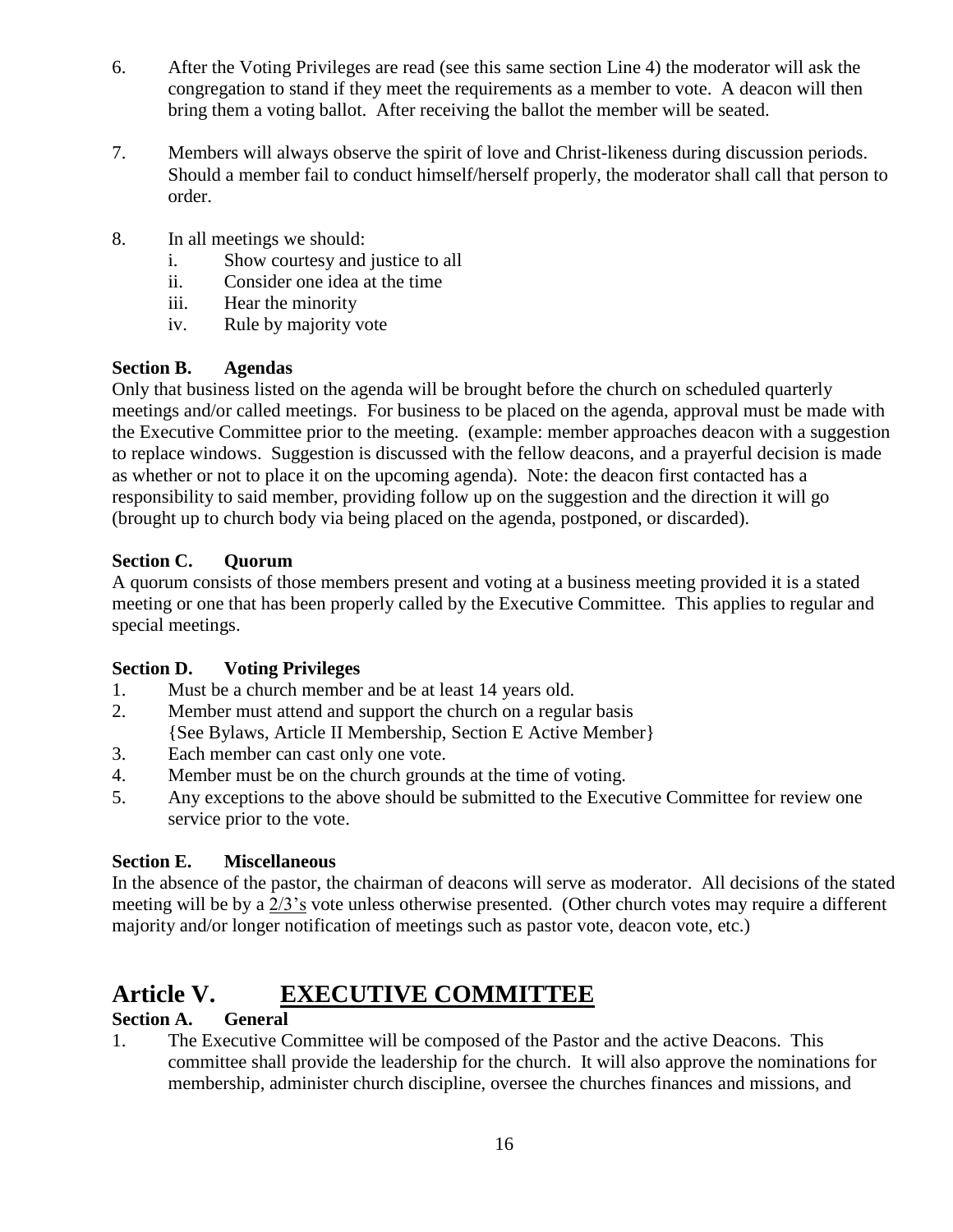address needs as they arise. {See Bylaws, Article I Government, Section B Executive Committee}

- 2. The Executive Committee may with a majority vote, authorize expenditures of up to \$1,000.00 for routine operational and maintenance expenses.
- 3. The Executive Committee may with a majority vote, authorize expenditures of up to \$300.00 for immediate help of a member or someone in the community.
- 4. The Executive Committee will approve pay for expenses to fill the pulpit during the pastor's absence and or any special singing.
- 5. The Executive Committee will monitor the use of the Church Bus.

#### **Section B. Pastor**

- 1. Qualifications
	- i. Pastor must believe in and support the Constitution, Articles of Faith, Bylaws and the Covenant of Bakers Chapel Missionary Baptist Church.
	- ii. Pastor must be a man.
	- iii. He must be above reproach in his marriage.
	- iv. He must never have been divorced and remarried nor can his wife be divorced.
	- v. He must rule his house well.
	- vi. He must be given to hospitality
	- vii. He must not be overbearing or who likes to have his own way or desires to "lord over" God's flock.
	- viii. He must not be of stubborn self-will.
	- ix. He must be an example for the flock to imitate.
	- x. He be must one of a blameless life, of dignified bearing, upright, and saintly.
	- xi. He must be one who is just and honest in business dealings; not a lover of money.
	- xii. He must be able to instruct others.
	- xiii. He must be of sound doctrine
	- xiv. He must not be a new convert, for such would be liable to become blinded with pride and fall into the condemnation of the devil.

#### 2. Duties

- i. Pastor must be Spirit filled.
- ii. Would prefer to preach from the King James Version and any other version must be approved by the Executive Committee.
- iii. Plan and conduct the worship services; prepare and deliver sermons lead in observance of ordinances.
- iv. Lead the church in an effective program of witnessing and in a caring ministry of persons in the church and community.
- v. Visit the sick, shut-ins, and other persons who have important needs. Special emphasis is to be placed on visitation of new prospects.
- vi. Conduct counseling sessions, perform wedding ceremonies, and conduct funerals.
- vii. Serve as facilitator to the Church Council and serves in planning, organizing, directing, coordination, and evaluation of the total church program.
- viii. Works with deacons, church officers, ministers and committees as they perform their assigned responsibilities.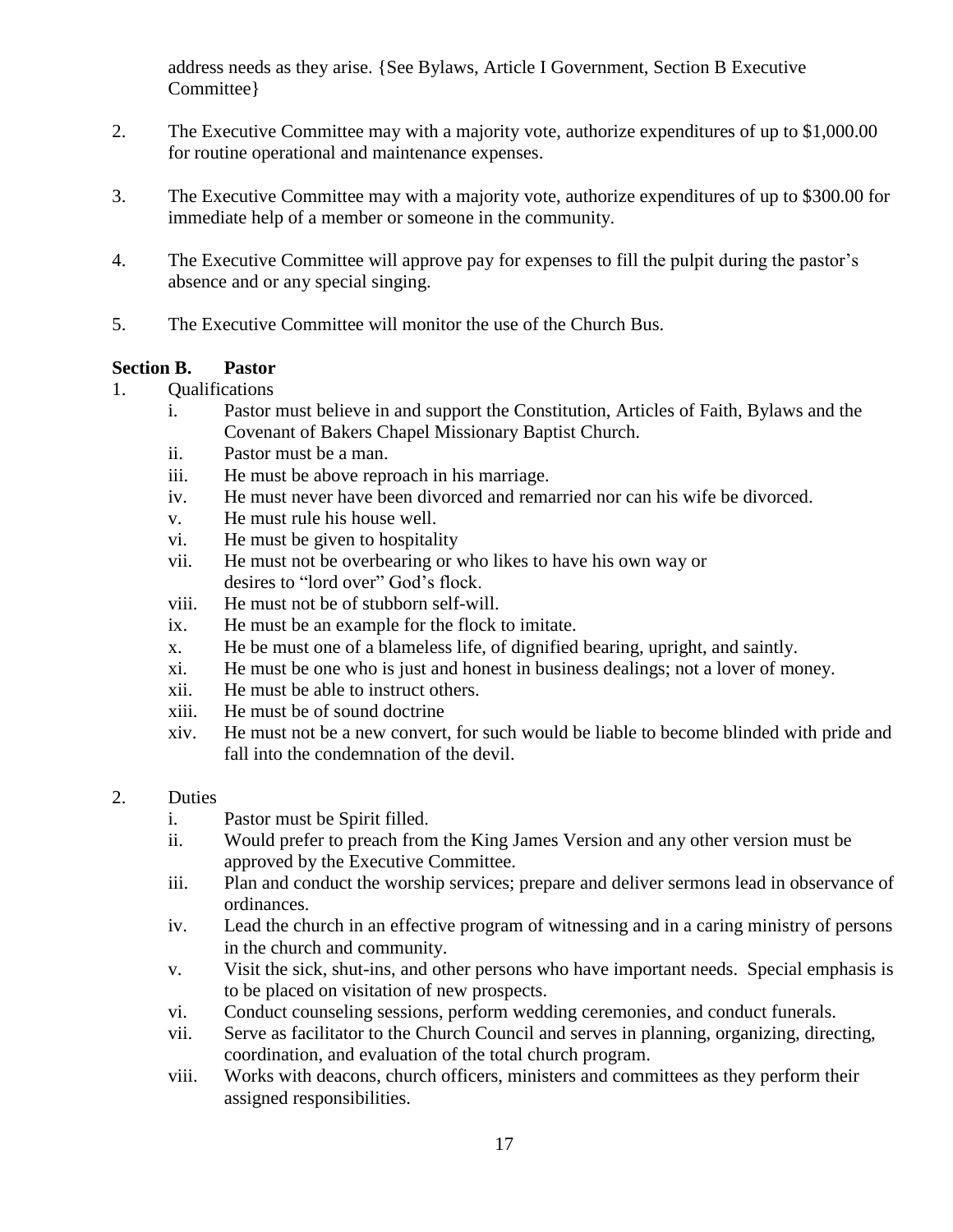- ix. Act as moderator of church business meetings, and works with the Nominating Budget Committee for the upcoming year.
- x. Cooperate with associational, state, and denominational leaders in matters of mutual interest and concern; keep the church informed of denomination development; represent the church in civic matters.
- xi. Serve as chief administrator of the paid church staff.
- xii. Should be willing to administer the Lord's Supper and Baptism.
- xiii. The pastor will choose a speaker to fill in for him during his absence. An example would be during a vacation.
- xiv. The pastor is responsible to recommend the revival speaker to the Executive Committee.
- 3. Hiring Permanent
	- i. Must pass a criminal background and credit check.
	- ii. Must have at least two references from his home church or prior pastorate.
	- iii. Must be able to comply with the aforementioned qualifications of a pastor.
	- iv. Must accept that he is subject to dismissal by the active deacons. He must preacknowledge that in the event of dismissal he would readily accept the decision.
	- v. A Pastor Search Committee will consist of five members. Two deacons will be appointed by the deacon board which could be either an active or an inactive deacon. The remaining three members will be appointed by the members of each Sunday School classes. The classes will be the Senior Adult Class, Adult Class and the Young Adult Class.
	- vi. The Pastor must be approved by a Pastor Search Committee (with a 100% vote).
		- a. The Pastor Search Committee must present him to the church body.
		- b. The church will then vote and upon an 85% yes vote; he will be able to take the job.
- 4. Hiring Interim
	- i. Upon input from Pastor Search Committee, the Executive Committee will determine whether an interim is needed. If an interim is hired; he will be hired on the same premises as a full time pastor and charged with the same duties and termination procedures unless the duties are changed by the Pastor Search and the Executive Committee. The length of hiring will be up to a maximum of six months as determined by the Pastor Search and Executive Committees. If there is still a need after this, revert back to the Pastor Search and Executive Committees for their recommendation and the church will vote accordingly.
- 5. Termination of Pastor
	- i. Grounds for termination will be held if the pastor fails to complete the aforementioned duties.
	- ii. Grounds for termination will be held if the pastor is caught in an immoral act or a nonbiblical action not becoming to a minister.
	- iii. All discussions held with the pastor about these matters shall be confidential.
	- iv. The Active Deacons shall have the right to ask for the pastor to resign. If the pastor will not agree; then they can ask for the church to vote. If the Church votes for him to leave (with a simple majority vote), he will readily do so.
	- v. Severance options will be considered on a case by case basis.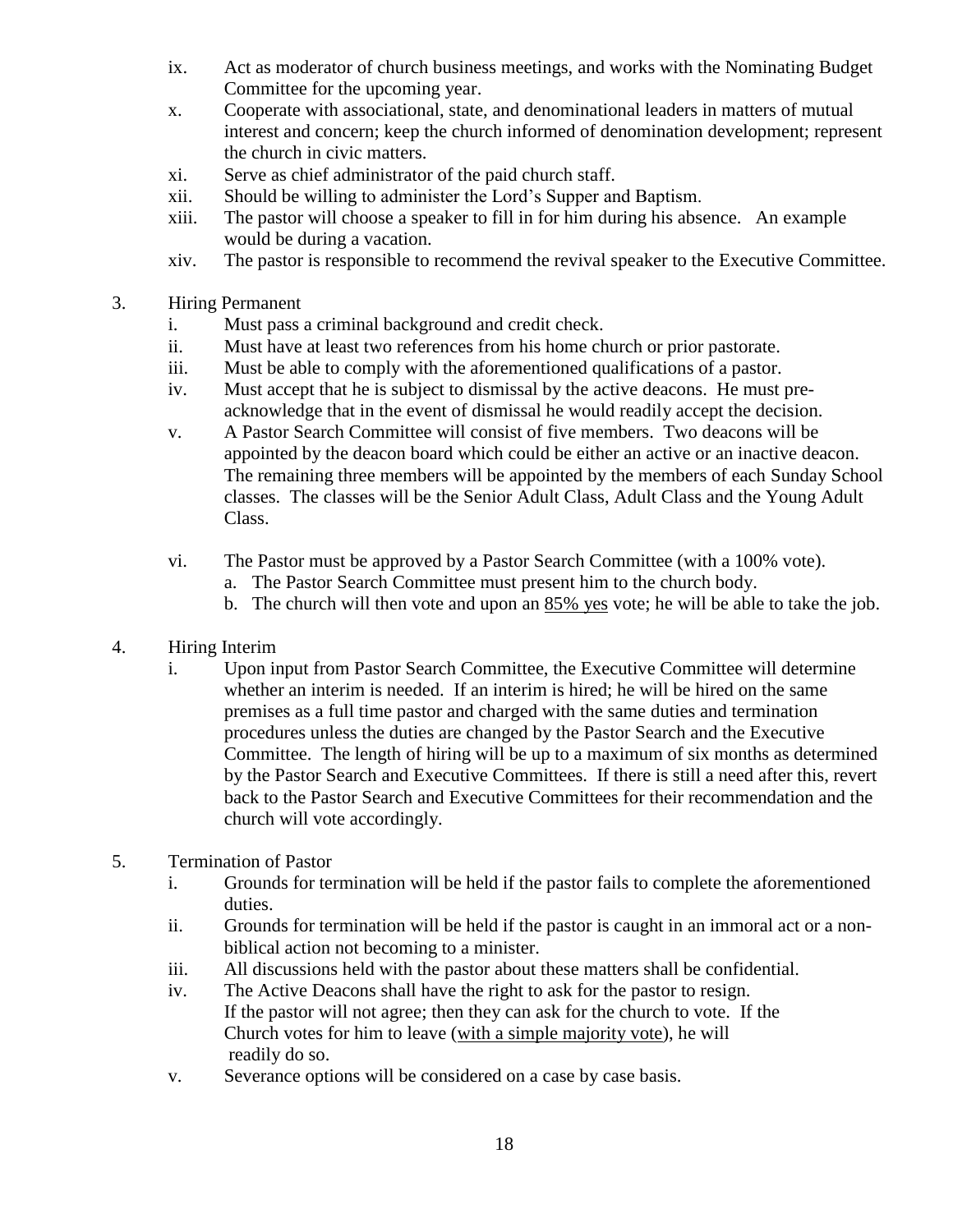#### **Section C. Deacons**

#### 1. General

The office of the deacon is an office for service to Christ through the church. Any other concept does injustice to the New Testament record (Acts 6 and I Tim. 3). It is not a position or office to give a person in order to honor that individual. These qualifications and duties of a deacon must already be in practice in a man's life before he can biblically qualify for the office of a deacon. And let these also first be proved; then let them use the office of a deacon, being found blameless (I Tim3:10)

2. Qualifications of a Deacon

In order to qualify for the office of active deacon in Bakers Chapel Missionary Baptist Church, a member:

- i. Shall be Spirit-filled. (Acts 6:3)
- ii. Shall be elected by the church.
- iii. Shall set a high standard of separated Christian living; for example, shall not drink or serve alcoholic beverages, not use illegal drugs, nor attend questionable places of amusement. (I Tim 4:12)
- iv. Shall be active and faithful to all major areas of church life (ex: Sunday School, Worship Service, Training Union, Prayer Meetings, Outreach Ministry)
- v. Shall not be a gossiper. (I Tim. 3:8)
- vi. Shall believe in and practice storehouse tithing. (Malachi 3:10)
- vii. Shall have compassion for the lost, and seek in his living and speech to win them to the Lord Jesus Christ.
- viii. He must never have been divorced and remarried nor can his wife be divorced.
- ix. Must believe the Bible to be the inspired Word of God, without error, the source of authority for precept and practice. (II Tim 3:16)
- x. Must believe in salvation by grace, through faith, on the basis of the substitutionary death of Christ for sinners. (John 3:16)
- xi. Must rule his children and his own house well. (I Tim 3:12)
- xii. Shall do all in his power to create and preserve harmony in the church. (Acts 6:1-3)
- xiii. Shall be able to keep, and to have the reputation for keeping in confidence those things that should not be discussed with others.
- xiv. Shall recognize the God-given spiritual leadership that is incumbent upon the office of a pastor and seek to serve under that leadership.
- xv. Shall be a member of Bakers Chapel Missionary Baptist Church for at least two years prior to the time of election to the deacon body.
- 3. Duties of a Deacon
	- i. Duties of a Deacon are expected to lead the church in serving our Lord Jesus. (Matthew 23:11, John 12:26)
	- ii. Their presence and participation is expected in all the major areas of church life (Qualification #4).
	- iii. They should be willing and able to fill in for the pastor or any other leader in a time of need.
	- iv. They are expected to be active in visiting the church members (ex: widows, the elderly, anyone in the hospital, and any family that has a tragedy), and in addition the unchurched as well (Qualification #7).
	- v. Several other duties are inherent within the qualifications listed above such as the incoming chairman and the *heir to the chair* serving on the Nominating/Budget Committee.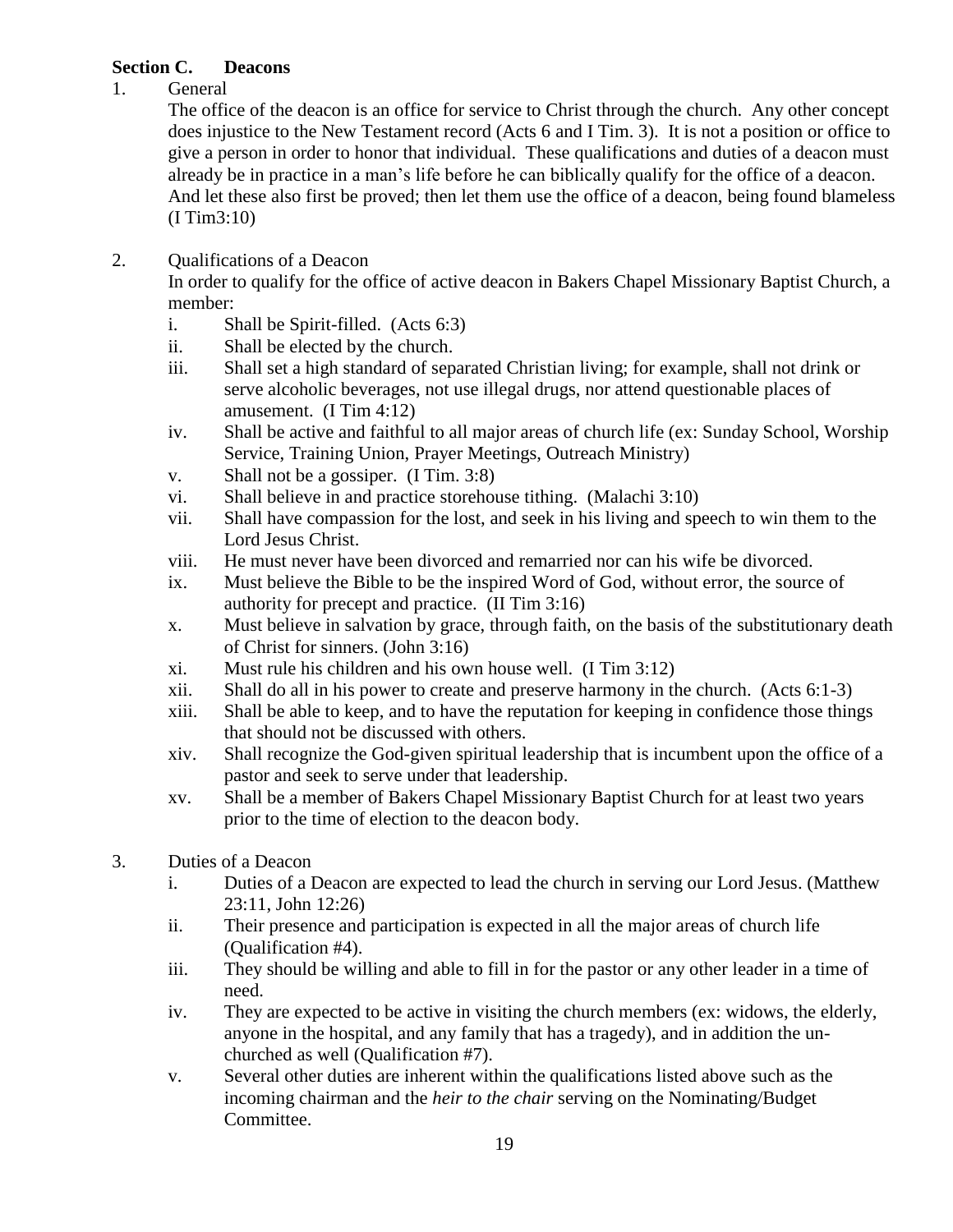- vi. The incoming chairman of the deacons is also expected to lead the Nominating/Budget Committee.
- vii. The Chairman of the Deacons will set the date for the Pastor Appreciation Day.
- viii. The Active Deacons will hold a Pastor Confidence Meeting each March to discuss the support/lack of support of the church for another church year. This will be reported to the Pastor.
- 4. Termination of a Deacon
	- i. Grounds for termination will be held if the deacon fails to complete the aforementioned duties.
	- ii. Grounds for termination will be held if the deacon is caught in an immoral act or nonbiblical actions not becoming to a deacon.
	- iii. All discussion held with the deacon about these matters shall be confidential.
	- iv. The remaining deacons shall have the right to ask for the deacon to resign. If the deacon will not agree; then they can ask for the church to vote. If the church votes for him to leave (with a simple majority vote), he will readily do so.
- 5. Election and Rotation of Deacons
	- i. The Nominating/Budget Committee will select from the membership candidates to serve as a Deacon for a term of three years.
	- ii. Upon the completion of his three year term an election must be held. In a particular year; where one deacon is up for election; there will be up to three (3) candidates nominated for the position. The candidate, with the most votes, will become the elected deacon. In the case of a tie, there will be a runoff with the 2 candidates with the most votes.
	- iv. Upon the completion of two deacon's three year terms; an election must be held to fill these two positions. In this particular year; there will be up to five (5) candidates nominated for these two deacon's positions. The two candidates with the most votes will become the next two deacons. In the event of a tie between the remaining candidate #2 & candidate #3 a runoff must be held between candidates #2, #3, #4 & #5. For example: Candidate #1 receives 50 votes; Candidate #2 & #3 receives 45 votes; Candidates #4 receives 30 votes and Candidate #5 receives 25 votes. Therefore: Candidate #1 has won his seat. A runoff must be held between Candidate #2, #3, #4 and #5.
	- iv. The church members in attendance will select the Deacon nominee by written ballot, on a Wednesday night, in the month of August.
	- v. In the event of a tie, a run-off election will be held from the remaining nominees to elect one Deacon. In the event, a tie occurs in the runoff, the Deacons will break the tie. The Moderator will announce the elected Deacon before dismissal.
	- vi. If needed, the pastor and the deacon will schedule a Sunday night service for the Ordination Service as soon as possible.
	- vii. In the event of a single vacancy during the year; the vacancy will remain open until the next regular Deacon election.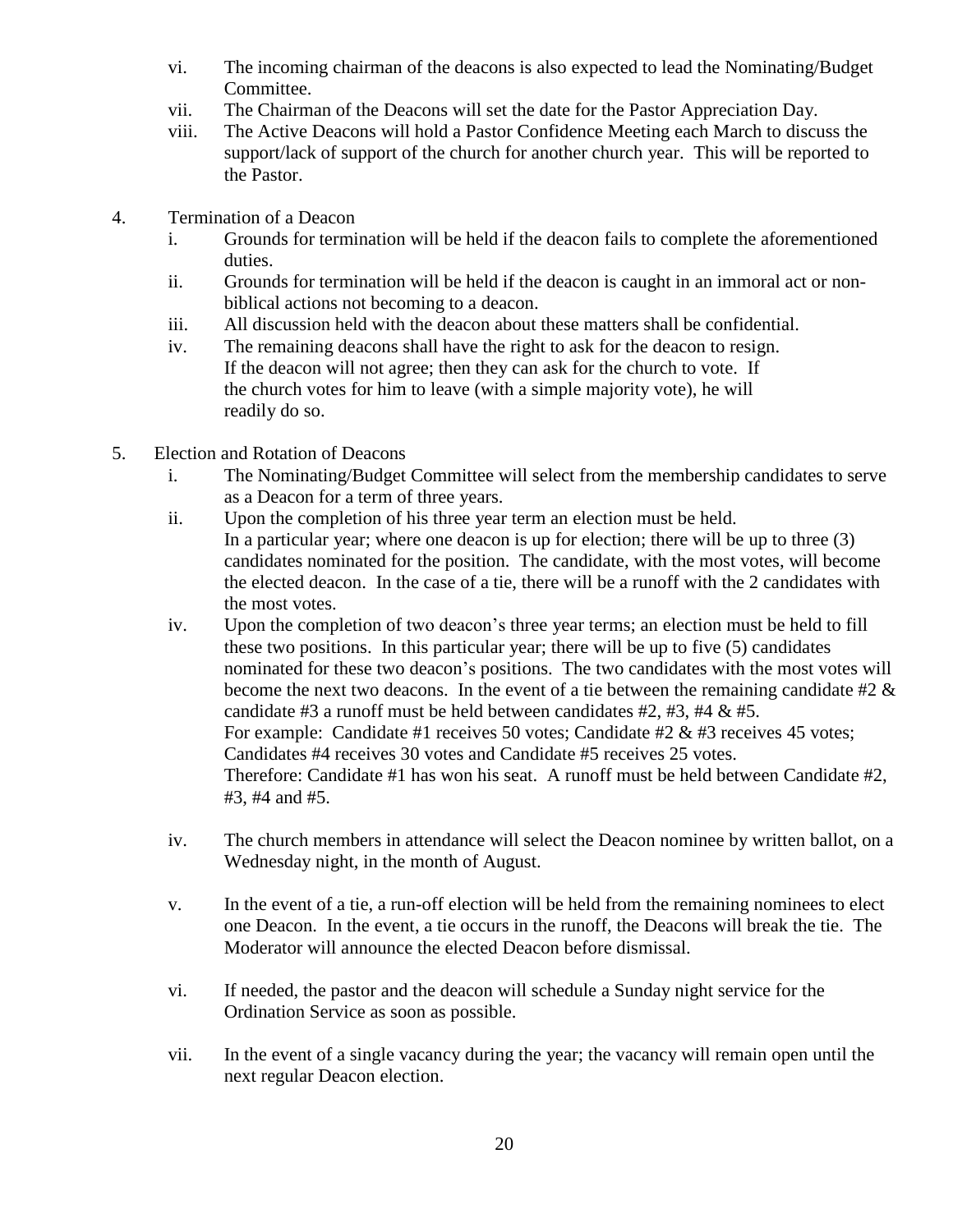In the event of two or more vacancies before April 1 of the year: a special deacon election will be held to fill the unexpired terms. This election will follow the same procedures as the regular Deacon election.

- viii. Deacon(s) rotating off will not be eligible for re-election for a period of one year.
- ix. Active Deacons and the Clerk will act as tellers in counting the votes.
- x. The number of active deacons will be five deacons. If the case arises and the church needs more or less it will be brought to the church by recommendation by the Executive Committee.
- xi. The existing deacon board will elect the Heir to the Chair of the Deacons  $(2<sup>nd</sup>$  year deacon); if a mutual consent cannot be agreed upon. This will be decided by June  $1<sup>st</sup>$ . The Chairman must be an upcoming  $3<sup>rd</sup>$  year deacon.
- xii. For Voting Privileges in Deacon Elections; {See Bylaws, Article IV Business Meetings; Section D Voting Privileges.
- 6. A guideline has been adopted that no two men from the same family should serve on the same deacon board if at all possible. This step was taken to assure that the church is well represented overall within this board.

### **Article VI. CHURCH OFFICERS**

#### **Section A**. **Moderator**

The duties of a moderator will be performed by the pastor. In the event the pastor is not present, then the Chairman of the Deacons will conduct the meeting as the moderator.

#### **Section B**. **Treasurer**

- 1. This person is required to maintain all of the accounts, both receivable and payables for the church. This includes keeping a full set of books which show each of the following in a segregated division for the church year; running totals of each individual's contributions, records of all donations given in memory or honor of someone, running totals of all designated funds, balances of each budgeted account for the church with their respected debits, records for nonbudgeted expenses, and a summary balance of all of the accounts.
- 2. The reports that the treasurer should prepare and present are as follows: Four quarterly summaries and one annual summary of the accounts each year in the quarterly business meetings (ex. See past reports in church office). A quarterly and annual report should also be prepared and given to each church member that lists their respected contributions for the church year. This person also serves on the Nominating/Budget Committee on the upcoming church year's officers and teachers. The treasurer helps prepare the yearly budget, and is required to prepare and present a summary of their recommendations to the church for approval. He or she also compiles totals of the church's payroll, consults an accountant and oversees the completion of the church's taxes each year.
- 3. The treasurer is also required to do the following duties. This person collects the mail and distributes it accordingly every week, and administers payments of all periodical bills. He or she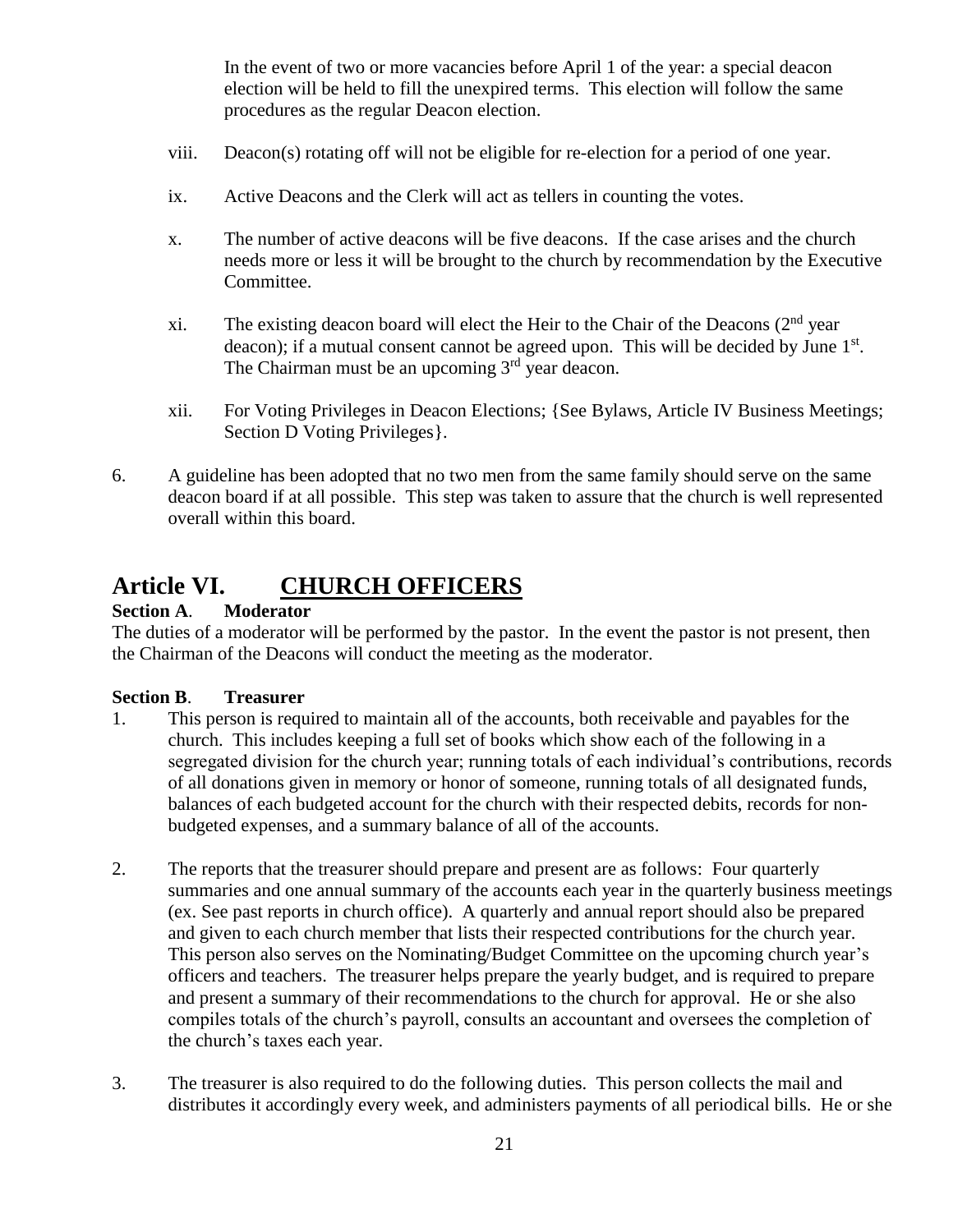orders and pays for all of the needed church literature, raising or lowering the quantity ordered as the church demands. This person also administers acknowledgement of a memorial gift by sending a card to the specified family, recognizing that someone has contributed to the church in honor or memory of one of their family members.

#### **Section C**. **Clerk**

- 1. To record and present for approval of all minutes of the business meetings.
- 2. To record and present for approval of all minutes of the business meetings.
- 3. To inform the church of any church letter transfers at the quarterly business meeting.
- 4. To maintain the church's membership records.
- 5. To provide the church monthly with the calendar of upcoming events.
- 6. To maintain the log book for the fellowship hall.
- 7. To send visitors a card of acknowledgement and inform the Outreach Director of any visitors needing follow up.
- 8. To assist the Pastor and Chairman of Deacons in keeping track of candidates in the Watch Care program.
- 9. To assist the deacons in counting all oral or written votes.
- 10. To serve on the Nominating/Budget Committee.

# **Article VII. CHURCH COUNCIL**

#### **Section A**. **Sunday School Director**

- 1. This person is responsible for coordinating all of the Sunday school related activities. This person is also responsible for making sure that all of the teachers know what is required and expected of them, along with handling any problems that may arise in the classes that are outside of the teacher's boundaries. This person will have periodic meetings with the teaching staff, (ex: open discussion, training seminars). This person will also sit in on some of the classes in order to ensure that everyone is being taught properly about the Lord and are growing together in love as fellow believers.
- 2. The Director will check rolls quarterly and make determinations of who is an active member of Sunday School, and also serve on the Nominating/Budget Committee in the upcoming church year.

#### **Section B. Youth and Children's Director**

1. The Director is responsible for the coordinating and overseeing of every facet of the church's youth and children's program. This involves procuring all teaching materials, the scheduling/approving of all activities, with the help of assisting teachers and others. This person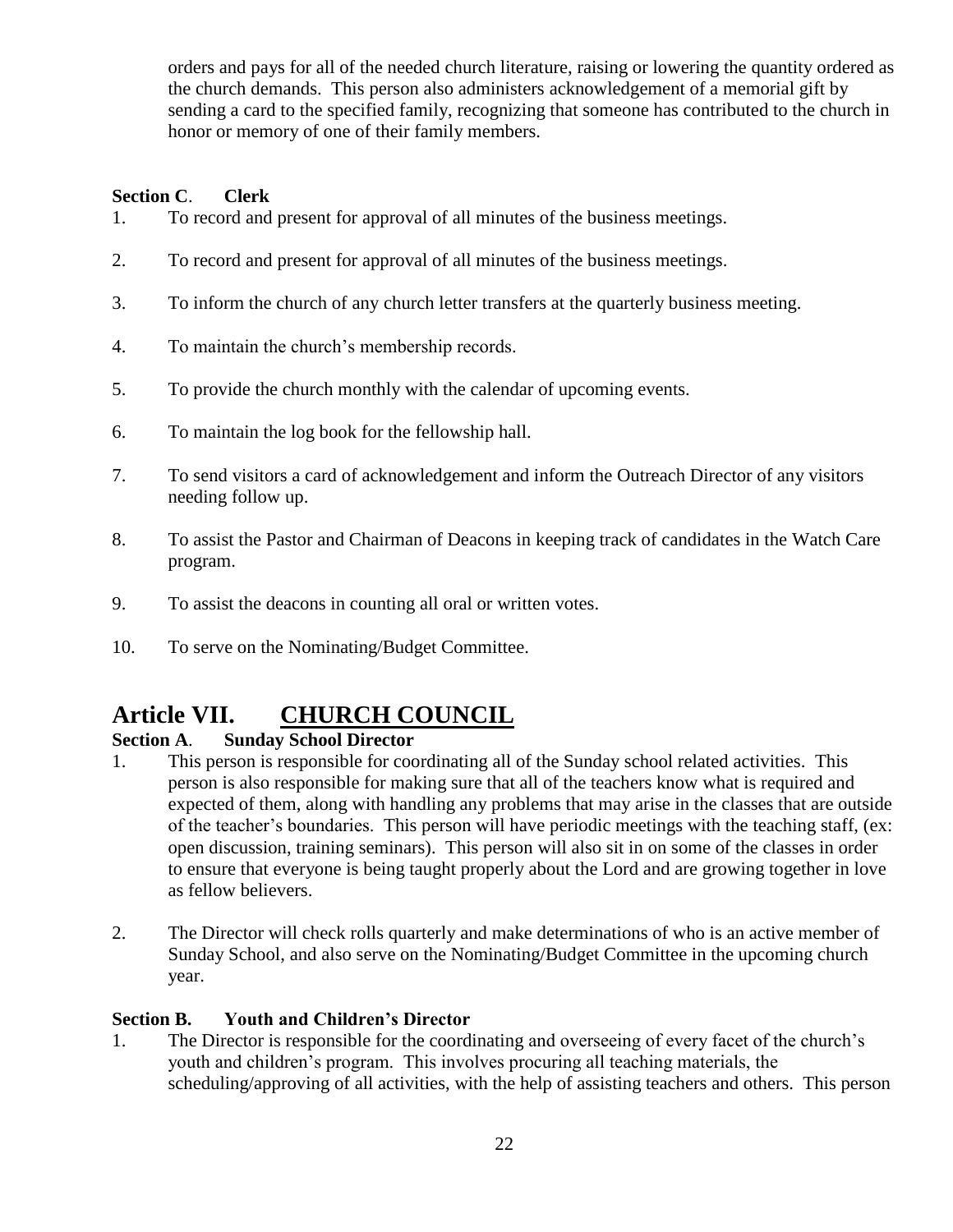is responsible for directing the youth and children's Sunday and Wednesday night teaching staff, in much the same manner as stated for the Sunday School Director guidelines above.

- 2. The Director is responsible for planning and follow up on social activities and is encouraged to plan at least one activity per quarter or as many as seems appropriate. The Director also serves on the Nominating/Budget Committee in the upcoming church year.
- 3. The Director will keep our Pastor informed and educated of all related functions and events in which our youth and children are participating. Relevant events and activities will be shared with the church for information and support (ex. Special guest speakers, youth rallies, etc.). This position is directly accountable to the Pastor.
- 4. The Director will submit cost and names of children that may be attending any camps, trips, retreats, etc., in a timely fashion to the Executive Committee.

#### **Section C. Women's Missionary Union Director**

The Women's Missionary Union Director will be a woman elected from within the WMU members. The director will then appoint other officers from within the WMU on an as needed basis. The tasks are to teach missions, to engage in mission action, to support world missions through praying and giving and to provide and interpret information regarding the work of the church and the denomination. The WMU may consist of a guest speaker and a meal. The WMU is encouraged to have local projects as needed.

#### **Section D. Brotherhood Director**

The Brotherhood Director will be elected from within the Brotherhood members. He will then appoint all other officers on an as needed basis. The tasks are to teach missions, to engage in mission action, to support world missions through praying and giving, and to provide and interpret information regarding the work of the church and the denomination. The Brotherhood may consist of a guest speaker and a meal. The Brotherhood is encouraged to have local projects as needed.

#### **Section E. Adult Choir Leader**

This person leads and directs the singing of the adult choir. He or she also chooses, prepares, and appropriately files the music for the choir, and in addition sets practice times and is responsible for church representation at the Fifth Sunday sings. This person coordinates with the Pastor the special singing for revivals and is responsible for any special singing for the Sunday morning services when the choir is not singing.

#### **Section F. Outreach Director**

The Outreach Director and his/her assistants (team) are primarily responsible for coordinating the visitation to the un-churched community. It is also the duty of all Christians to reach out and to tell others about the Almighty and His Salvation. This person should coordinate and direct this unified effort by the church. He should keep a log of all of the request for visitation as well as a log of all the visits that are made to make sure that everyone that needs a visit from the church gets one and that no one gets too many. Everyone in the church is expected to contribute to this ministry by giving their time, names of the unchurched, and by praying and/or fasting for the visits that are made. This person will follow up on any provided visitor cards from the church Clerk, as they may be in need of a visit.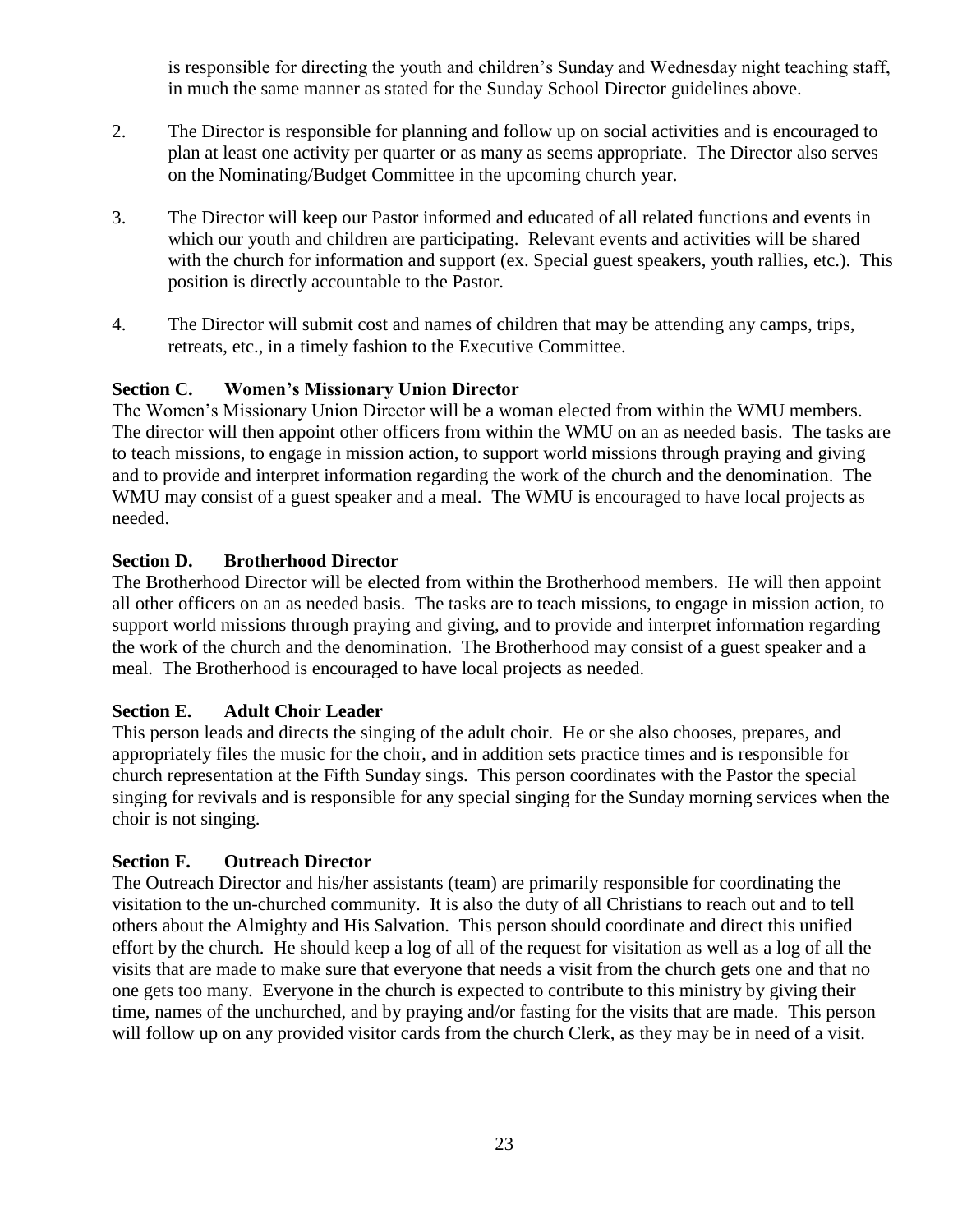# **Article VIII. LEADERS/DIRECTORS**

#### **Section A. Teachers**

- 1. The teachers are responsible for teaching their classes the precious truths of God's Word. The ultimate goal of teaching is the changing of behavior, persuading people to live and conduct their lives more like our Savior Jesus Christ. The teachers are not only biblically accountable to teach the Bible as being the inerrant Word of God, but also to live out the Bible in their own lives, being a role model and an encouragement to their class and church. All teachers should seek to serve under the leadership and guidance of their director.
- 2. Bakers Chapel Missionary Baptist Church follows the biblical guidelines that teachers of coed adult classes should be men. (I Tim 2:9-15). If all of the men that are available for the job are not qualified, then a highly respected woman that meets the requirements above should fill in until a man is available.
- 3. If any teacher has a problem with one of their students, that teacher should go to the student's parents, and his or her parents only, to make them aware of the problem. If the problem continues to persists, that teacher should then turn the situation over to their director. In addition, any other problems that may arise that are outside of the teacher's boundaries should also be turned over to the appropriate director. If any teacher knows that he or she has, for whatever reason, upset a student that is in their class, they should immediately seek to rectify the situation and to bring scriptural harmony back into their relationship. As leaders of the church, teachers are to maintain high Christian standards of conduct, confidentiality, and concern for each student in their class, and are expected to go "the extra mile" in resolving any of the above issues.
- 4. Teachers, with help from their assistants, are also responsible for their class outreach and for contacting absentees.

#### **Section B**. **Bulletin Editor**

This person edits the weekly bulletins for the church. The bulletin usually includes most of the following: Sunday schedules, programs, special prayer requests, events and announcements, Bible Verses(s), and uplifting notes and sayings. Editor will also be in charge of updating, as needed, the church sign of upcoming events, revivals or special services, etc. **All information must be supplied to the editor no later than 12 o'clock noon Friday.**

#### **Section C**. **Nursery Director**

The director shall be responsible for having members available to work in the church nursery on Sunday morning, Sunday night, Wednesday night and any other special meetings, which the church shall deem necessary. The director is encouraged to post a schedule of the workers on the bulletin board. The schedule should be for a period of 3 or 4 months.

#### **Section D. Vacation Bible School Director**

The Vacation Bible School Director is responsible for all of the facets of Vacation Bible School. Scheduling, ordering material, coordinating classes and activities, as well as leading the groups for the week are all part of this director's responsibility. The Director will set the date for this event.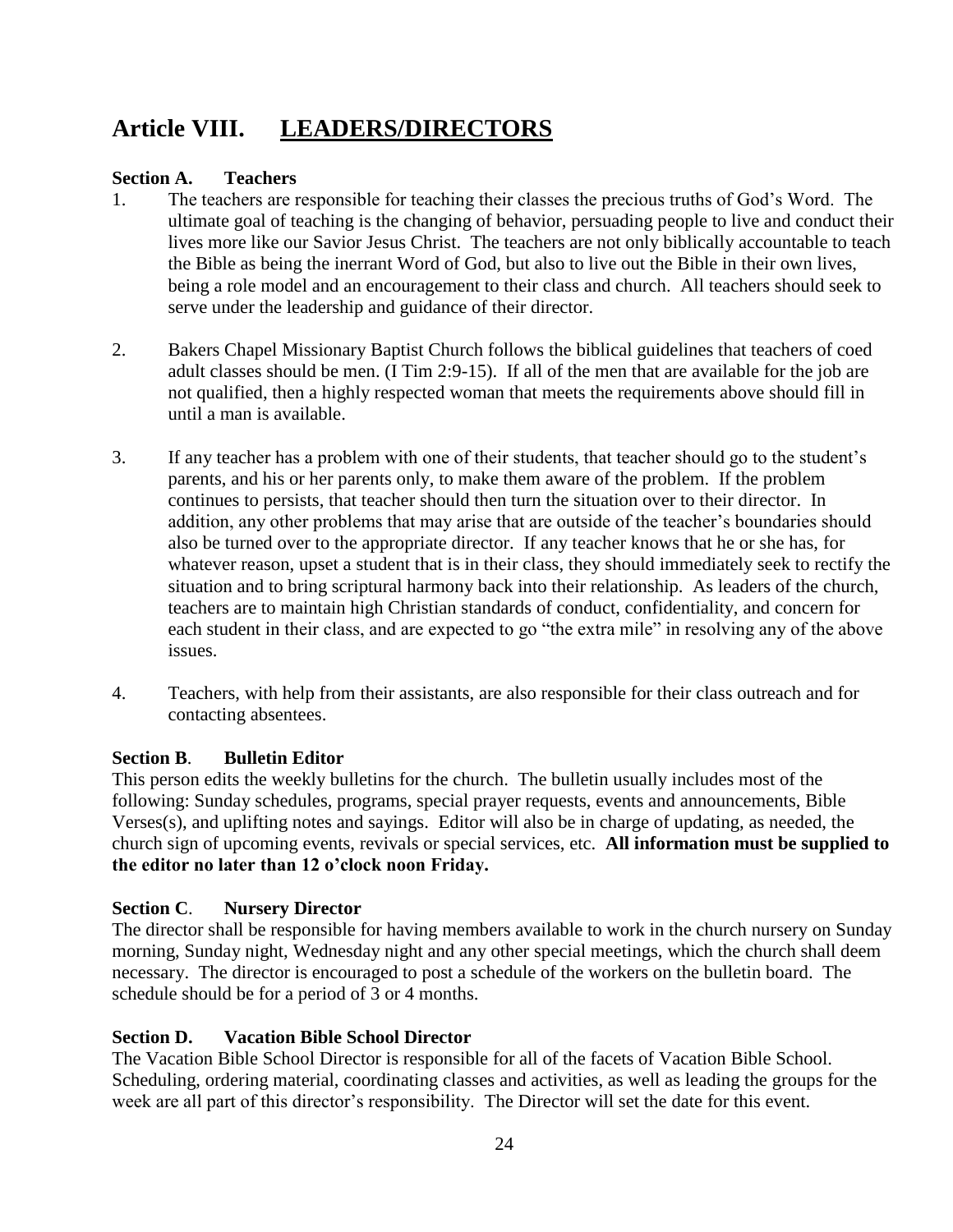- 1. The Director is encouraged to use any VBS materials from the previous years.
- 2. The Director is encouraged to procure props, decorations, supplies, etc. from other churches if available.
- 3. The Director is to make available said materials to any church that could use them, keeping in mind our limited storage space.
- 4. Director is responsible for cleanup of sanctuary, classrooms, fellowship hall, outside campus and any outside decorations.

### **Section E. Congregation Song Leader**

This person chooses the songs and leads the congregational singing for all church services; Sunday morning and evening, Wednesday evening, revival services and outreach services (such as nursing home). This person should, whenever possible, inform the needed musicians(s) of the songs that are scheduled for the services in due time for them to practice and rehearse.

#### **Section F. Church Musicians (s)**

- 1. The church pianist plays the congregational songs for all church services. This person also plays the prelude, offering, and concluding music that accompanies the services, and plays for the adult choir and praise team, whenever needed. When there is more than one qualified pianist, the church pianist should, in times of absence, schedule one of them to fill in so that someone is available to play for all church services.
- 2. The church organist plays the congregational songs for all church services. This person also plays the prelude, offering, and concluding music that accompanies the services. He or she would consult with the church pianist to coordinate the accompanying music above when both of them are playing in unison.

#### **Section G. Children/Youth Choir Leader(s)**

This person (or persons) leads and directs these choirs, chooses their music, and schedules practice and performance times for them. These choirs, if possible, should be prepared to sing every 5<sup>th</sup> Sunday.

#### **Section H. Praise Leader and / or Team**

This person and/or group leads the church in Sunday morning praise and worship. They should also lead or help coordinate other "special" praise and worship services whenever asked to do so.

# **Article IX. COMMITTEES**

#### **Section A**. **Baptism Committee**

This committee at the request of the pastor is responsible for preparing and cleaning the baptistery, for assisting the candidates, and providing the extras that may be needed (ex: towels, etc.)

#### **Section B. Benevolence Flower Committee**

This committee is responsible for coordinating the delivery of flowers to hospitals as the need arises. Each quarter, our shut-ins will be given flowers, a gift, or something appropriate (when possible, acknowledge the shut-in's Birthday as the quarterly gift). This is limited to no more than one flower given per month. Also, at times of bereavement, this committee will send flowers to the funeral homes.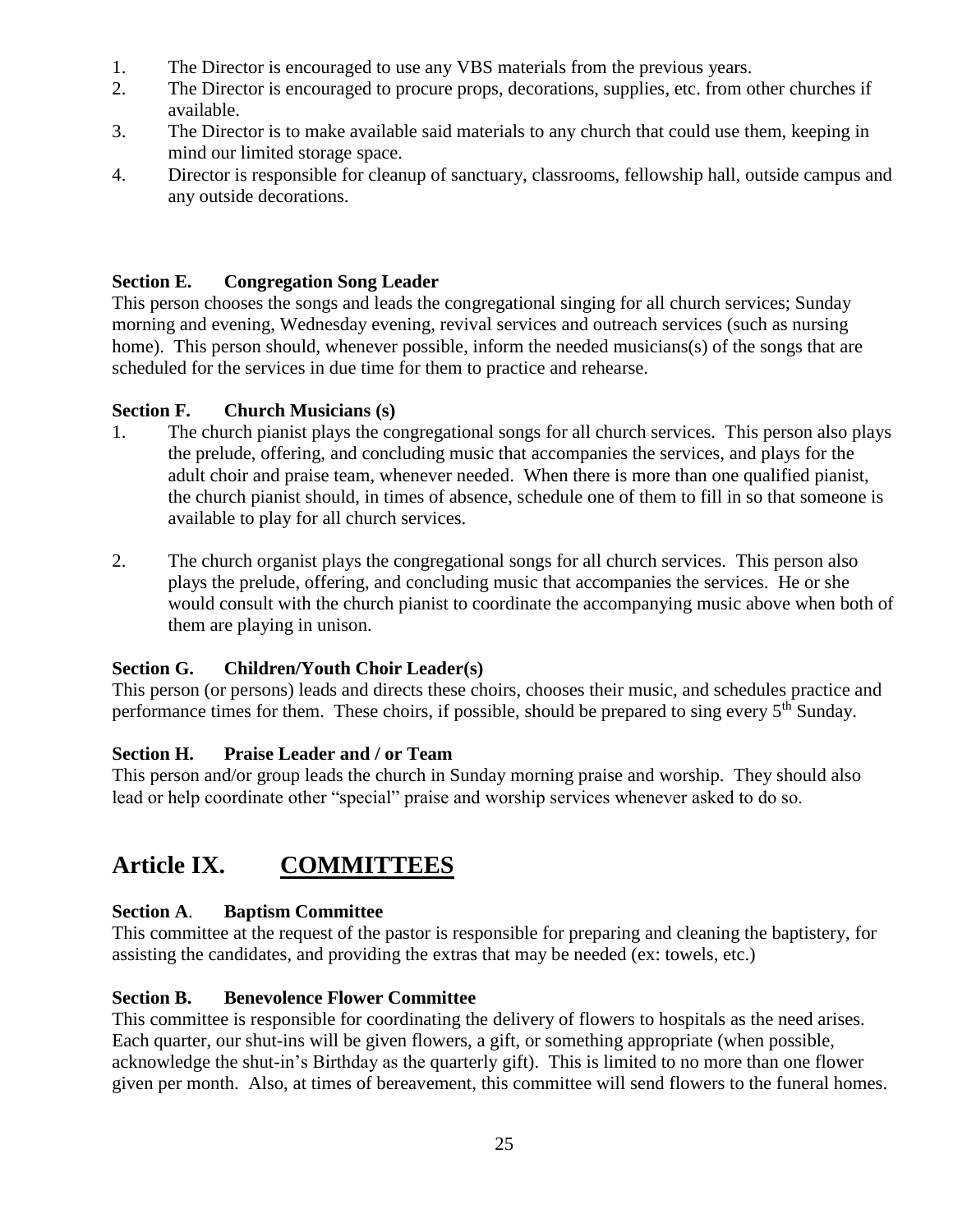Note: Church membership is responsible for contacting this committee person when a need arises to assure that no one is missed.

#### **Section C**. **Benevolence/Food Committee**

This committee is responsible for coordinating and delivering the food and needed items in times of death. This committee will:

- 1. Contact the family to find out what their wishes are.
- 2. Contact any other church that may be involved and coordinate meals with them.
- 3. Contact teacher of person or family member involved to see what Sunday School Class plans to contribute as far as meals are concerned. It is recommended that each adult class have an assigned benevolence contact person who reports to Benevolence Chairperson.
- 4. Call ladies of the church to help with meals.
- 5. Furnish one main meal (unless hardship requires more) to the deceased family of a church member.
- 6. Purchase any needed food for any needed items and present bills to the treasurer for reimbursement.
- 7. Chairperson is responsible to keep *"Benevolence Box"* prepared so that supplies could be taken to family as needs arise The supplies will consist of items such as paper plates, dinnerware, napkins, toilet tissue and etc. The box will be kept in the fellowship hall at designated locations.

#### **Section D**. **Bus Committee**

This committee is responsible for any maintenance required for the bus. This includes getting it serviced, making sure it is washed periodically, and that it is full of gas after being used. This also includes keeping all taxes, tags, insurance papers and log book in the bus. The driver(s) list needs to be evaluated and updated annually using insurance company guidelines (mandated in policy) with names given to the Treasurer.

#### **Section E. Cemetery Committee**

This committee is responsible for setting guidelines and the administration of the cemetery. This committee is also responsible for locating a grave site, marking off the plot, collecting the fee for the grave and approving the size of the tombstone. This committee is also responsible for meeting with the family and completing a cemetery contract if needed. This committee is to be notified before any site can be dug or any monument can be moved or set. All action taken in church cemetery is subject to committee's approval.

#### **Section F**. **Church Flower Committee**

The flower committee is responsible for coordination of the flowers that are placed in the church, those that are placed periodically and seasonally. The church will provide real (cut) flowers on Easter, Mother's Day, Father's Day, Christmas and during Revivals. Seasonal artificial flowers will be used otherwise. Members are encouraged to provide flowers for the church to honor or in memory of someone, a special occasion, holiday, etc. The committee will contact the Bulletin Editor and this information will be noted in the church bulletin. The committee is responsible for cleaning up behind the flowers and for discarding old ones as needed.

#### **Section G. Heating/Cooling/Lights/Doors Committee**

The HCLD Committee is responsible for unlocking the doors, turning the lights on and disarming the alarm system before each service and re-arming the alarm system, turning off all lights and locking all doors after each service. Someone on this committee should check all thermostats to be sure they are on program and locked before leaving the church. If people are still in the church when the last committee member leaves, someone should be left responsible for all of the above.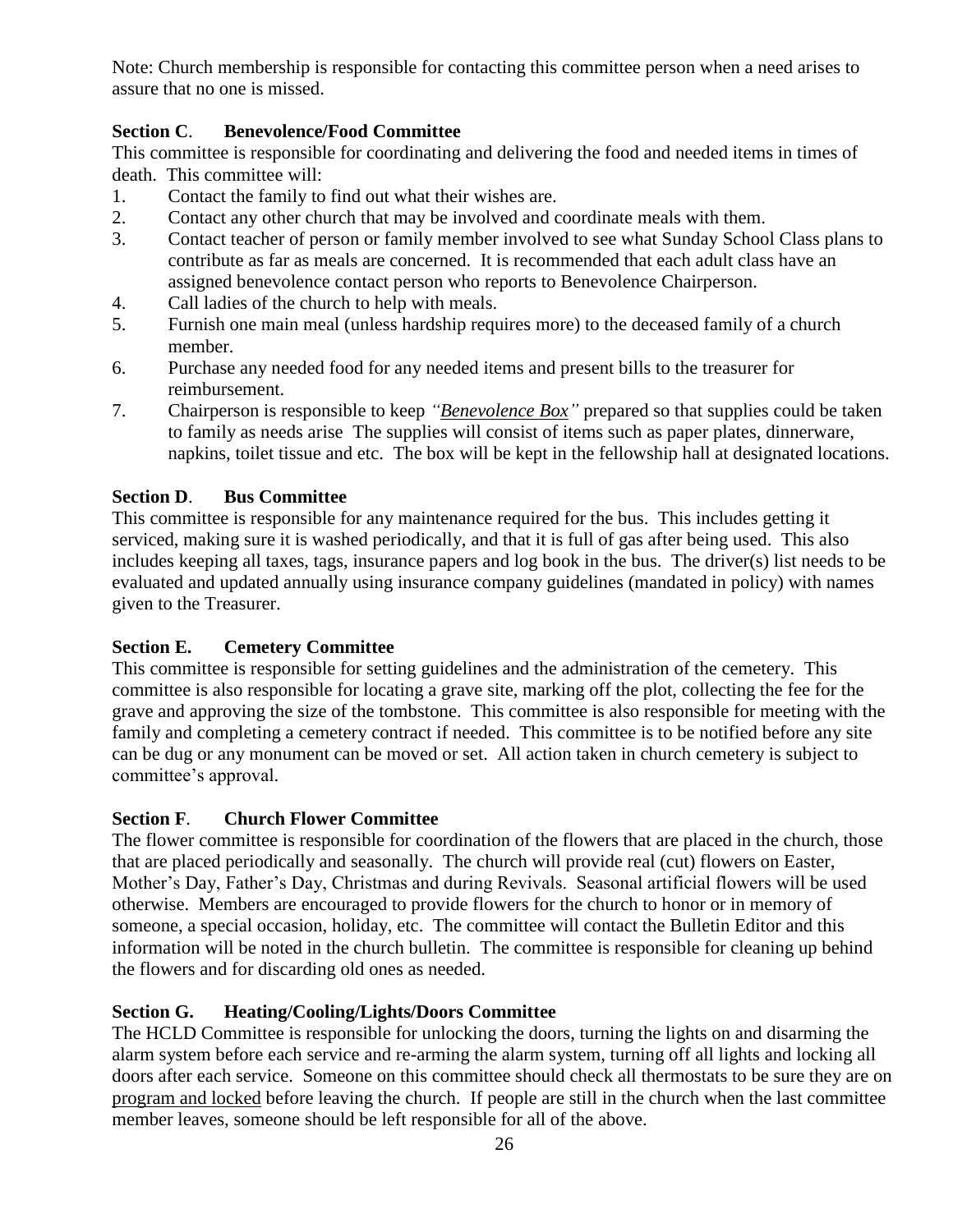#### **Section H. Hostess and Social Committee**

This committee is responsible for planning and coordinating the food for all church wide activities as set by church council. This committee is responsible for keeping adequate supplies in the fellowship hall at all times. Also, for setting up and taking down any special decorations in the fellowship hall and cleaning up after the activities. Note: Some functions will need to be coordinated with the Program Committee.

#### **Section I. Lord's Supper Committee**

This committee is responsible for supplying and preparing the Lord's Supper, as well as cleaning up afterwards. This observance is to be done throughout the year at the pastor's request.

#### **Section J. Media Technicians Committee**

The Media technicians are responsible for sound and media needs for the choir(s), recording worship services, (this includes audio and video cd/dvds for the elderly or shut-ins), count and record the attendance during the worship service, and assisting any special singers or events. The Technicians are responsible for purchasing required supplies. When Tech(s) are needed for a wedding or other special events(s) to run the system equipment, it's recommended that they receive compensation from the family or organization. Each need/situation has to be reviewed and compensated accordingly.

#### **Section K. Nominating / Budget Committee**

1**.** The Nominating/Budget Committee is responsible for nominating Godly; spirit led Christians to all of the positions in the church. This committee is to be composed of the Pastor, "incoming chairman of the deacons," the "heir to the chair", the Sunday School Director, the Youth & Children's Director, the Treasurer, and the Clerk. If any of the above works out to be the same person or a conflict as noted in the guideline below, one of the other deacons will be added to this committee. It is incumbent upon the "incoming" chairman of the deacons to provide this committee with the leadership necessary to complete the required duties in a God-pleasing time and manner. He is to be the backbone of this committee, and he should be the one that handles the delicate and difficult situations. He is to seek aid and advice from the pastor when it is required in these areas. In all cases, this committee is to stand firm upon the leading of the Almighty and should never waiver from the principles and practices of the Word of God in selecting nominations for each position in the church. He is to make recommendations on candidates to fill expired term(s) on the deacon board. This committee shall prepare annually a proposed budget and establish proposed salaries for paid employees.

#### Note:

- i. The "incoming chairman" will be the deacon who will assume responsibilities beginning September 1.
- ii. The "heir to the chair" will be the deacon who will become chairman the following year.
- iii. See Bylaws, Article V Executive Committee; Section C Deacons
- 2. The committee has traditionally used handouts sheets to inquire as to where and in what magnitude God is leading each church member to serve. This committee should always respect and consider each individual's leading and should work diligently to incorporate them whenever possible. At the same time, however, this committee must decide in each case what the will of God is from their perspective as Nominating/Budget Committee and what is in the best interest of the church overall. This committee stands accountable to God and to the church for every single nomination; they must weigh their nominations accordingly.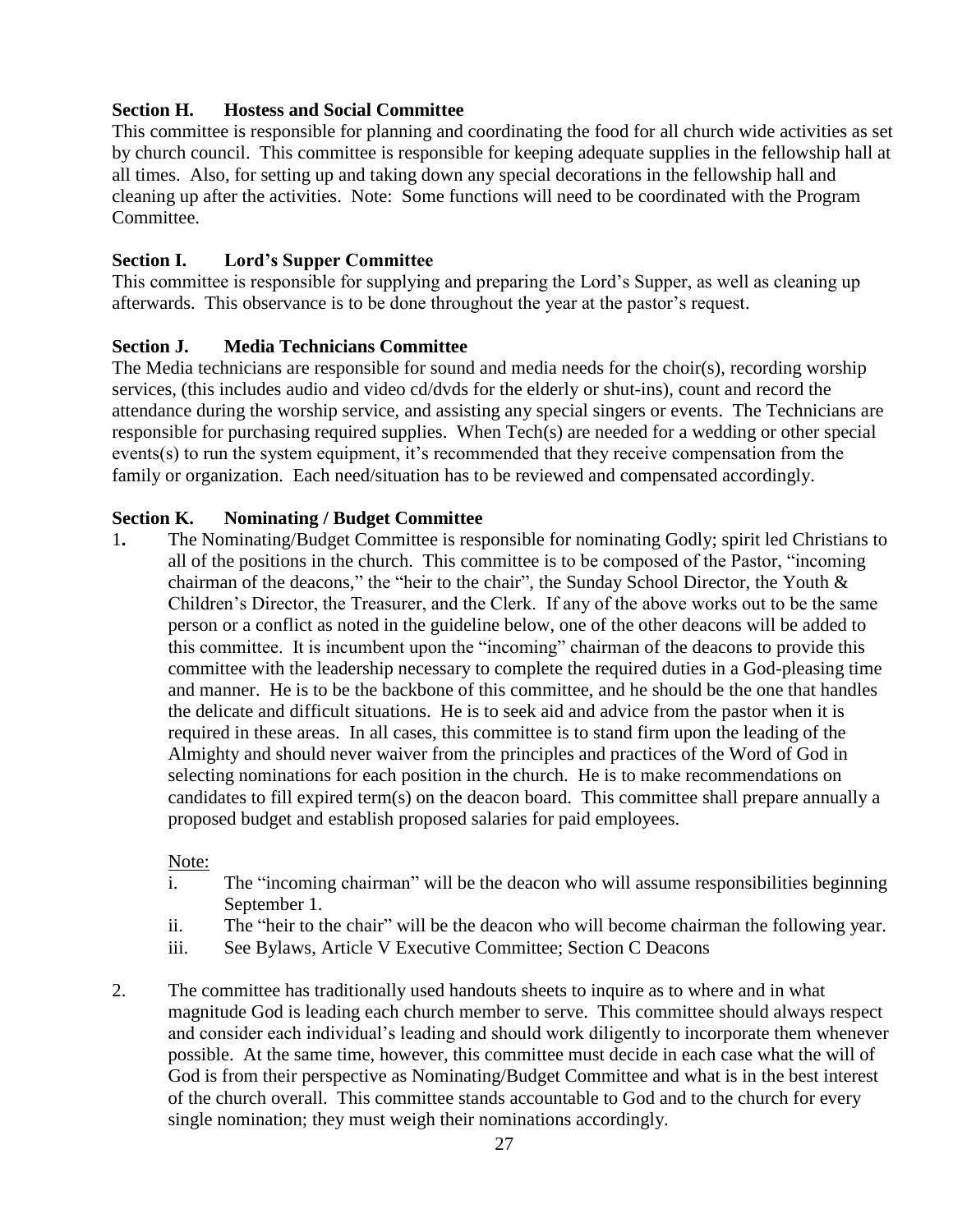- 3. Committee Procedures:
	- i. Current year's committee will need to meet early in June each year to start the selection process for the next years Nominating/Budget Committee. The positions first selected are:
		- a. Sunday School Director.
		- b. Youth & Children's Director
		- c. Treasurer
		- d. Clerk
	- ii. When selections are completed, the four positions will be brought before the church for a vote in a special business meeting. Upon approval by the church the committee will be completed by:
		- e. Pastor
		- f. Incoming Chairman of Deacons
		- g. Heir to the Chair
	- iii. Committee will present to the Executive Committee for pre-approval the following:
		- a. all nominations
		- b. the proposed budget and salaries for paid employees
		- c. deacon candidates.
	- iv. Upon Executive Committee approval, the nominations, proposed budget and salaries will then be submitted to the church for final approval.
	- v. The deacon candidates will be announced by the Pastor or Chairman of Deacons. There will be a vote taken later on written ballots.
	- vi. Committee may be called upon anytime during the church year to fill a vacated position or change in the budget.
- 4. A guideline has been adopted by this committee. That no two people from the same immediate family should serve on this committee the same year. This step was taken to assure that the church is well represented overall within this committee.

#### **Section L. Program Committee**

1. This committee is responsible for scheduling and conducting the special holiday programs in our church as set by church council. Committee is responsible for posting a calendar on bulletin board around the  $1<sup>st</sup>$  of each month with the next three months activities. This committee is also to coordinate and manage the luncheons, cookouts, etc. that may be a part of these holiday specials. This includes setting up before and cleaning the fellowship hall after meals/refreshments or setting up before and cleaning up church after plays, etc. Note: Some events will need to be coordinated with the Hostess & Social Committee and the Church Clerk.

#### **Section M**. **Property Committee**

This committee is responsible for coordinating all of the church repairs / improvements, external and internal that needs to be done throughout the church year. This committee will also direct the Upkeep of Grounds Crew, Fellowship Hall Cleaning Crew, Church Cleaning Crew, and Landscape Crews.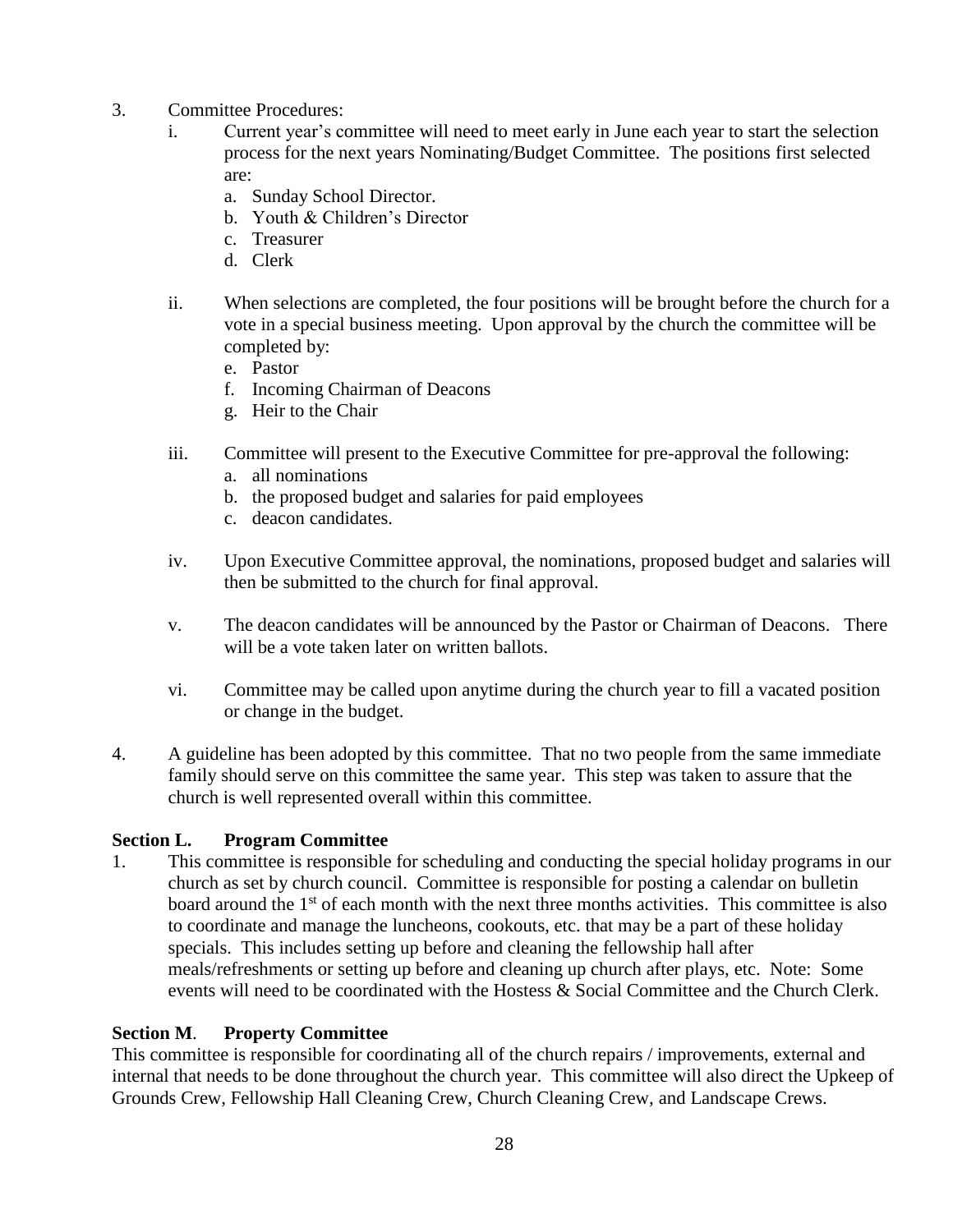#### **Section N. Publicity Committee**

- 1. This committee is responsible for advertising our special events. Getting notices to the local newspapers and radio stations, along with having signs made, will be this committee's primary means of letting the public know what events are upcoming at our church.
	- i. It is the chairman of the other committee's responsibility that is leading the special service, to make this committee aware of it in ample time and also to let this committee know exactly which type of advertising they would like to have.

#### **Section O. Senior Citizen Committee**

This committee is responsible for coordinating all of the social activities for our seniors. The committee is encouraged to plan at least one social event per quarter or as many as seem appropriate.

#### **Section P**. **Welcome / Usher Committee**

This committee is responsible for greeting people at the beginning of Sunday School and/or Worship Services, making everyone feel welcome and appreciated. They are also responsible for helping the elderly and special needs people enter and exit the building, handing out and collecting the visitor cards, getting these cards to the Clerk for follow-up, and taking up the offerings during services.

### **Article X. CHURCH EMPLOYEES**

#### **Section A. Pastor**

- 1 Duties: See Bylaw, Article V Executive Committee, Section B Pastor.
- 2. Salary: The Pastor's salary will be reviewed each year by the Nominating/Budget Committee at budget time.
- 3. Travel Expenses: The Pastor is entitled to travel expenses and will be paid based on the current rate per mile allowed by law.
- 4. Vacation: The Pastor is eligible and encouraged to take a total of (2) weeks vacation per year.
- 5. Revivals: The Pastor is encouraged to preach only two revivals per year at other churches. Upon approval from the deacons, this number may vary.
- 6. Insurance: This will be considered on an individual basis.
- 7. Retirement: Bakers Chapel Missionary Baptist Church will fund an annuity through the Southern Baptist Convention.

#### **Section B. Youth & Children's Director**

- 1. Duties: See Bylaws, Article VII Church Council, Section B Youth & Children's Director.
- 2. Salary: This salary will be reviewed each year by the Nominating/Budget Committee at budget time.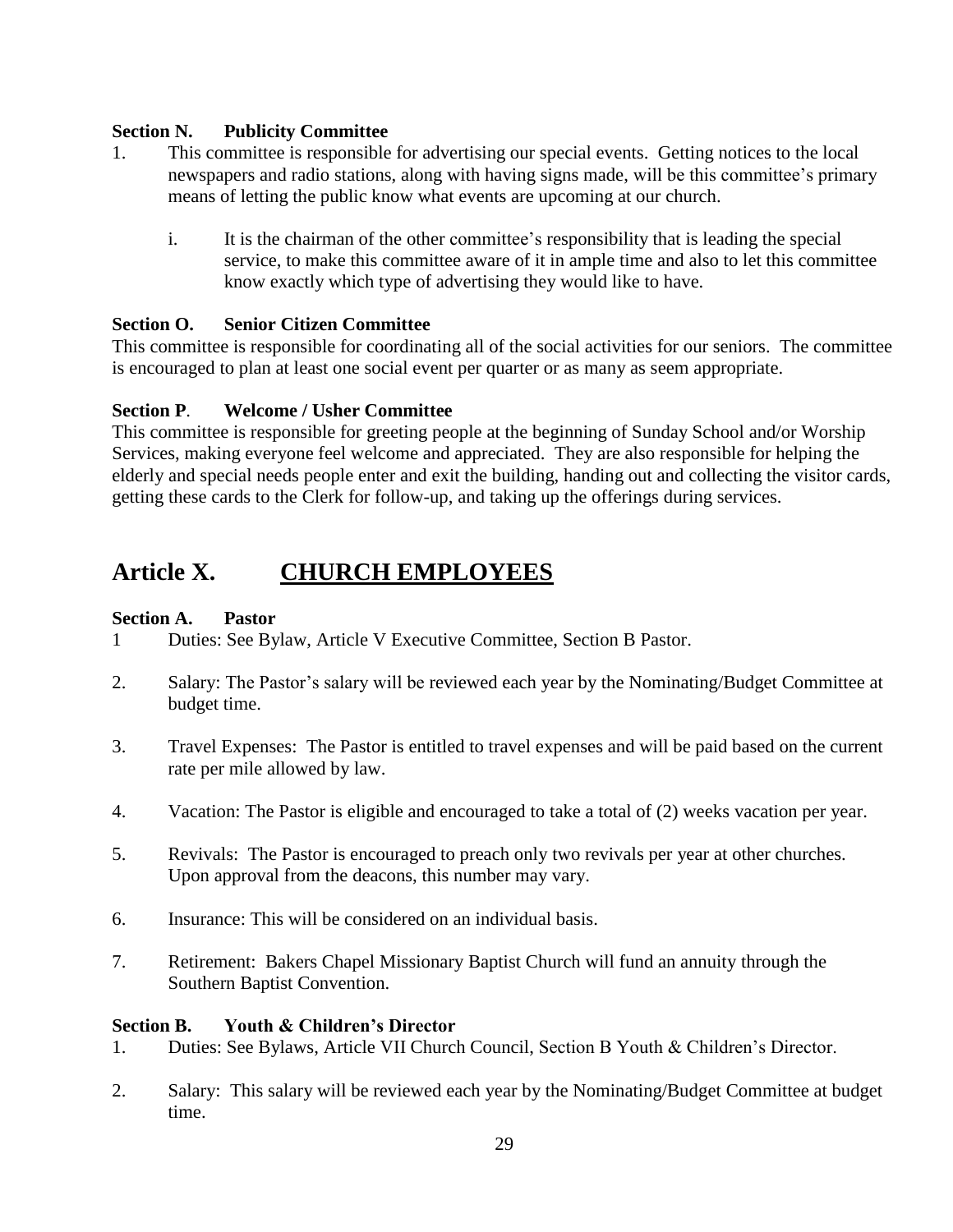#### **Section C. Treasurer**

- 1. Duties: See Bylaws, Article VI Church Officers, Section B Treasurer.
- 2. Salary: This salary will be reviewed each year by the Nominating/Budget Committee at budget time.

#### **Section D. Church Cleaning Crew**

- 1. This crew will be paid to keep the entire church clean, which includes; the sanctuary, rear and upstairs classrooms, the outside classrooms and porch, hallways, and bathrooms, etc.
- 2. This crew is not responsible for the cleaning up after any of the committees, but rather is responsible for the cleaning that is needed because of the everyday use of facilities.
- 3. This crew will abide by *Guidelines for Church Cleaning* checklist and forward a copy to the church treasurer before payment can be made. This committee will be under the direction of the Property Committee.
- 4. This salary will be reviewed each year by the Nominating/Budget Committee at budget time.

#### **Section E. Fellowship Hall Cleaning Crew**

- 1. This crew will be paid to keep the entire fellowship hall clean, which includes; the dining room, kitchen, halls and foyers, carport, and bathrooms, etc.
- 2. This crew is not responsible for the cleaning up after any event or activity, but rather is responsible for the cleaning that is needed because of the everyday use of facilities.
- 3. This crew will abide by *Guidelines for Fellowship Hall Cleaning* checklist and forward a copy to the church treasurer before payment can be made. This committee will be under the direction of the Property Committee.
- 4. This salary will be reviewed each year by the Nominating/Budget Committee at budget time.

#### **Section F. Upkeep of Grounds Crew**

- 1. This crew is paid to mow and trim the church's grass and graveyard as needed.
- 2. This crew is expected to edge and sweep the sidewalks of the church.
- 3. This crew will abide by *Guidelines for Upkeep of Grounds* checklist and forward a copy to the church treasurer before payment can be made. The Upkeep of Grounds Crew will be under the direction of the Property Committee.
- 4. This salary will be reviewed each year by the Nominating/Budget Committee at budget time.

#### **Section G. Landscape Crews**

- 1. This crew is responsible for upholding and advancing the beautification of our church grounds.
- 2. This crew will trim and prune hedges and shrubs as needed and replace as needed (some may die or get too big to maintain).
- 3. This crew will put out straw around all property as needed.
- 4. This crew will be under the direction of the Property Committee.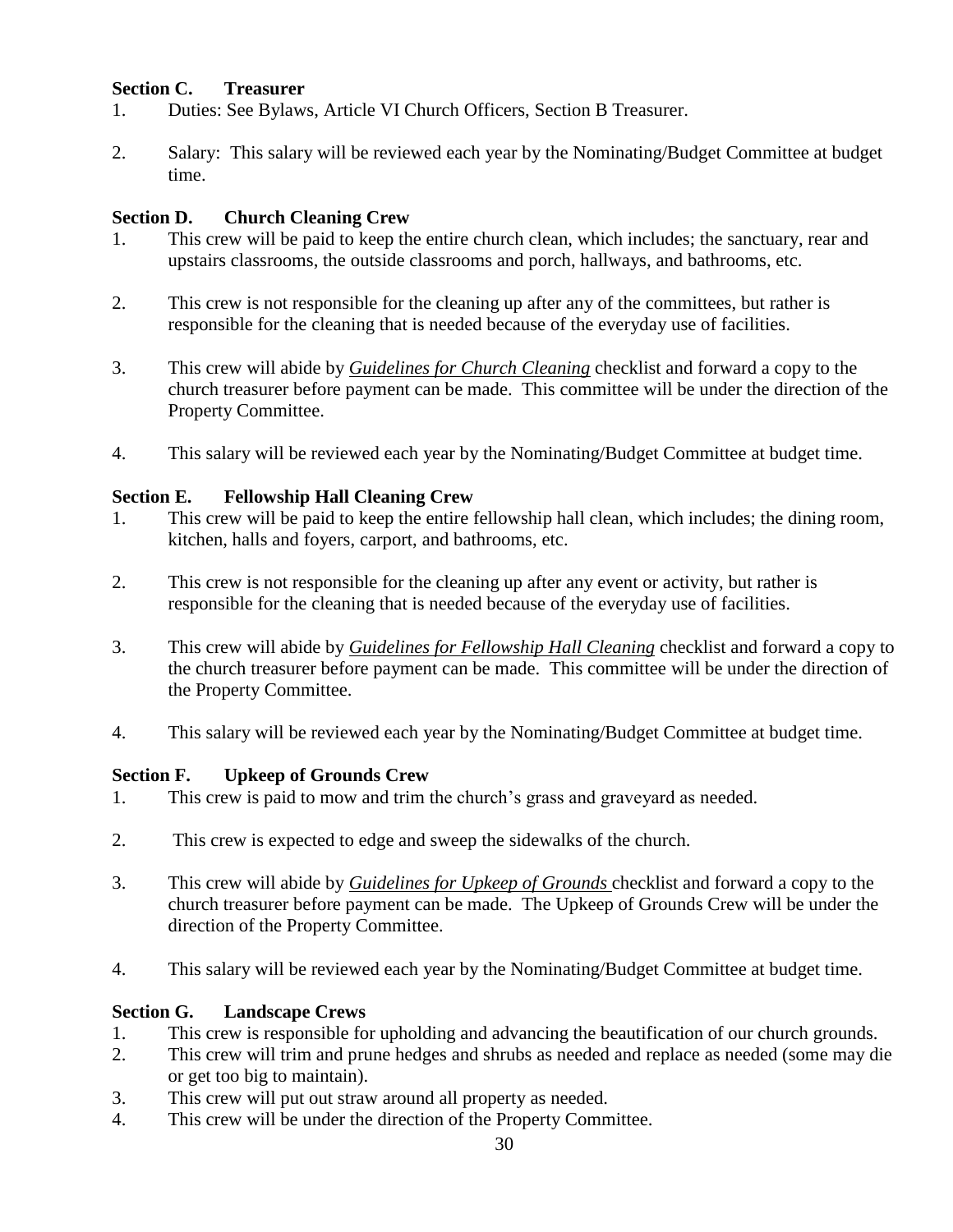- 5. This crew will abide by *Guidelines for Upkeep of Grounds* checklist and forward a copy to the church treasurer before payment can be made.
- 6. This salary will be reviewed each year by the Nominating/Budget Committee.

### **Article XI. GUIDELINES FOR USE OF CHURCH PROPERTY Section A. General**

- 1. The use of property owned by Bakers Chapel Missionary Baptist Church, Inc. is to be used exclusively by and for its membership. Bakers Chapel Missionary Baptist Church, Inc. is a non profit body which is not in the business of renting, leasing or subleasing its properties outside of its membership; therefore the use of Bakers Chapel Missionary Baptist Churches properties are exclusively reserved for the members of Bakers Chapel Missionary Baptist Church.
- 2. The Executive Committee must approve all uses of the church and fellowship hall and upon approval must inform the church clerk to update the church calendar.
- 3. All uses of the church and or the fellowship hall must be recorded on the church log book by the Clerk. Clerk will update the working calendar on the church bulletin board.
- 4. For all church members there is no cost to use the church or the fellowship hall. The member, who requested the use of facilities, will be responsible for any damages and for the cleaning. All uses or events held must comply with accepted biblical standards and must reflect the Constitution and Bylaws of this church.
- 5. Any church wide event that requires the usage of the Fellowship Hall will override any other event.
- 6. No alcohol, illegal drugs or profanity on the premises; no exceptions.

#### **Section B. Church Sanctuary Guidelines**

- 1. No eating, drinking or tobacco allowed in the Sanctuary.
- 2. No horseplay in the church.
- 3. Dress appropriately for worship. Attendees are expected to dress in modest and respectful apparel. (1 Tim. 2:9)
- 4. All cell phones must be turned off or set to vibrate during worship services. No text messaging allowed during worship services.
- 5. The sound system must be operated by the Media Technicians Committee or a church member for worship services, weddings and funerals. The sound room door should remain locked when it is not in use. No unsupervised children allowed in the sound room.
- 6. No alcohol, illegal drugs or profanity on the premises; no exceptions.

#### **Section C**. **Fellowship Hall Guidelines**

1. Any committee or person that uses the fellowship hall should *follow the guidelines posted in the kitchen.*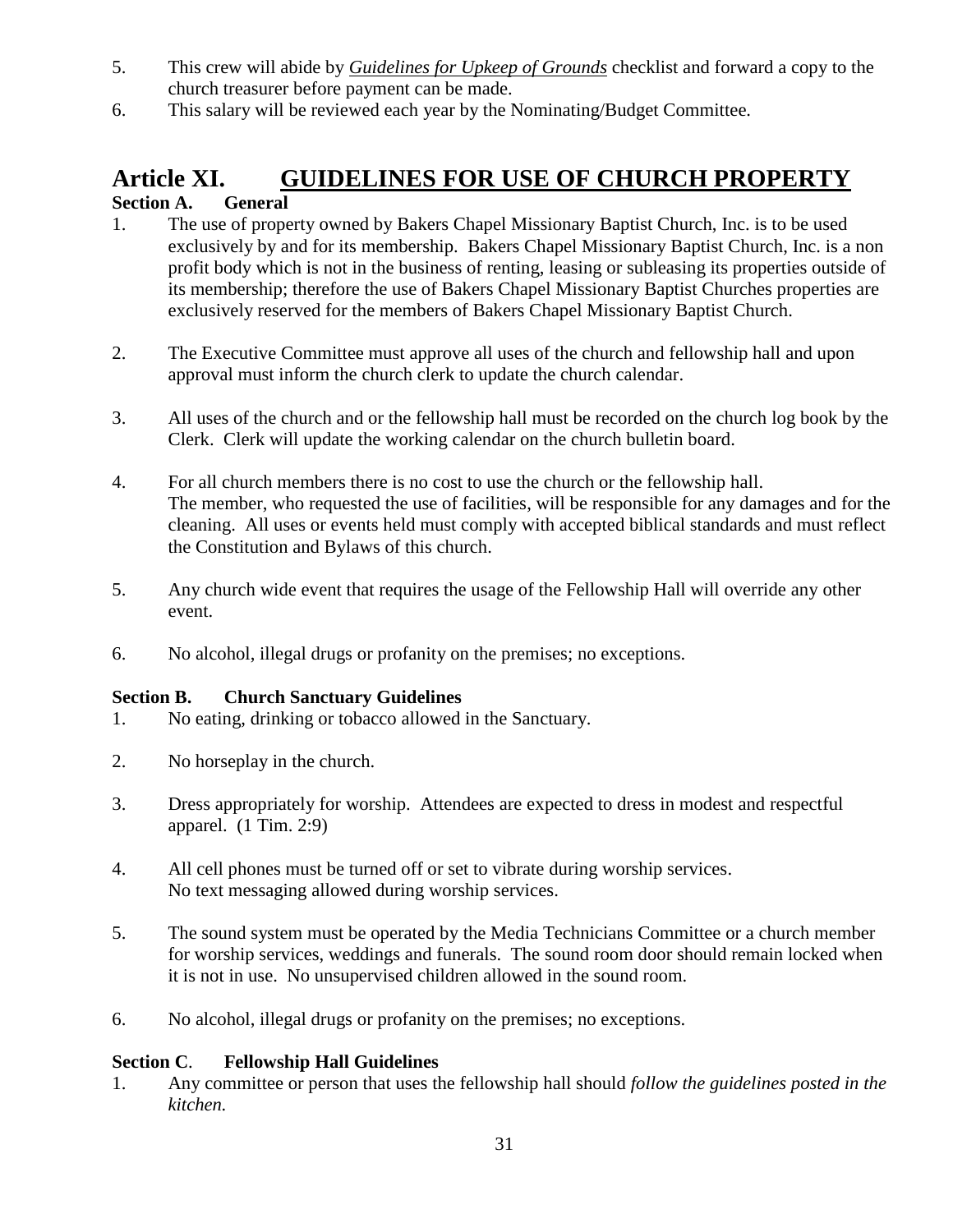- 2. The fellowship hall should be booked to make sure that no two parties have it at the same time. Our Clerk will keep the log book, and he or she will need to be contacted to secure a time to use the fellowship hall.
- 3. Everyone is expected to clean up after themselves. The tables and the kitchen accessories should be cleaned, the kitchen floor should be swept (swept and mopped if needed), the carpet should be vacuumed, the heating/air/lights should be properly adjusted, and the trash should be taken off. Also check the bathrooms for running facets, stuck toilets, and etc.
- 4. No alcohol, illegal drugs or profanity on the premises; no exceptions.
- 5. No horseplay in the fellowship hall.
- 6. A guideline has been adopted that does not allow any secular dancing.

#### **Section D. Cemetery Guidelines**

- 1. Prior to opening a grave at Bakers Chapel Missionary Baptist Church Cemetery a contact must be made and approval granted by the Cemetery Committee.
- 2. A contract is to be presented to each person requesting burial in the Bakers Chapel Missionary Baptist Church Cemetery.
- 3. The church shall reserve the right to turn anyone away at the discretion of the Cemetery Committee.
- 4. The following are entitled to a burial plot at Bakers Chapel Missionary Baptist Church at no expense:
	- i. Active Members of Bakers Chapel Missionary Baptist Church and their families at no expense. (Family consists of husband, wife, and children living in the same household.)
	- ii. Any un-married special needs person whose parents are/were in good standing with the church. This will be determined by the Executive Committee.
- 5. Any available family plot will cost \$1,500.00. The \$1,500.00 cost will be given to the Funeral Director prior to opening a grave at Bakers Chapel Missionary Baptist Church, unless satisfactory arrangements have been made or the above requirements have been met.
- 6. Person using the cemetery for burial purposes is requested to place a permanent marker at the grave within one year. The Cemetery Committee must approve the size and placement of the monument.
- 7. All money received for the cemetery fund from any source will be placed in a separate account from that of the church.
- 8. Families of those buried are responsible to remove excess flowers within two weeks of date of burial. Vases, wreathes and etc. should be taken from property. These items are not to be discarded in the nearby woods.
- 9. Balloons, Easter Baskets, old flowers, etc. should be removed within a timely manner.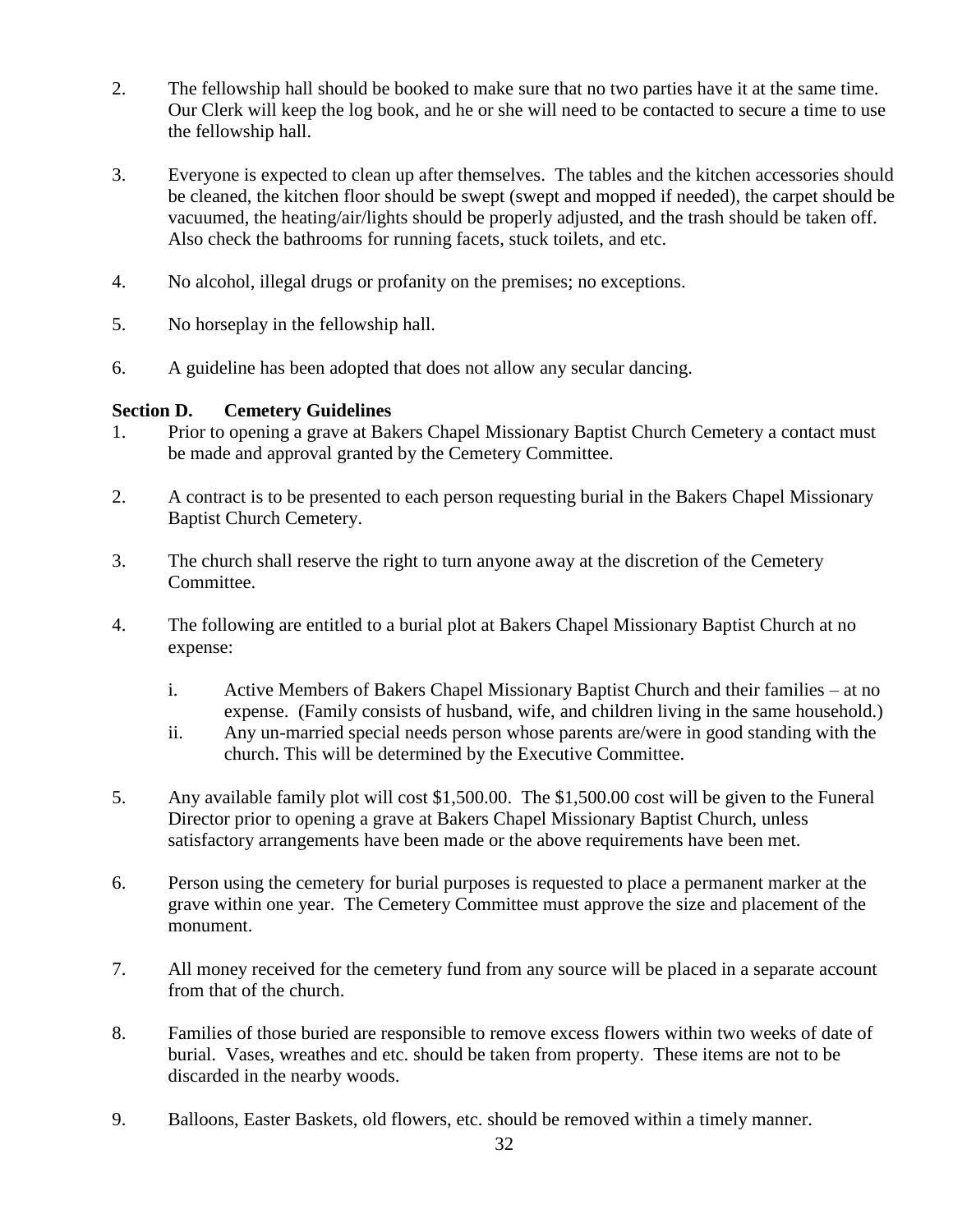- 10. All grave openings must have a vault.
- 11. No other items are allowed on the gravesite or near the gravesite. Items such as flag poles, park benches, bird feeders, brick enclosures, lights, crosses, trees, shrubbery, etc. are not permitted

#### **Section E. Bus Guidelines**

- 1. The bus shall be used for only church related events.
- 2. To use the bus and to avoid any conflict, please sign up on the working calendar, located on the bulletin board of the church.
- 3. To use the bus, there must be a minimum of 6 riders. This includes the driver.
- 4. Driver must be approved and on the insurance list to operate the bus.
- 5. The Driver of the Bus:
	- i. Must record the nature of the trip.
	- ii. Must update the driver's log. This includes the beginning and ending mileage.
	- iii. Has the authority to allow or not allow eating and drinking in the bus. The driver will be responsible for its cleaning.
	- iv. Must adhere to all SCDOT rules and regulations.
- 6. The Driver will be responsible after each use to:
	- i. clean the bus.
	- ii. top off the tank; when the fuel is below  $\frac{1}{2}$  tank.
	- iii. return the key to the fellowship hall.
	- iv. park the bus under the shed.
- 7. Damages to bus:

Driver must report any damage to the bus to the Property Committee as soon as possible.

8. Length of Trip:

For a trip of less than 60 miles (round trip) – no cost to the riders for fuel. Any trip over 60 miles; the riders must pay for the fuel to top off the tank. Any group must pay or payment must come from their budgeted fund.

- 9. Drivers are asked to use a spotter while backing the bus.
- 10. No alcohol, illegal drugs, tobacco use or profanity allowed on the bus at any time, no exceptions.
- 11. No horseplay allowed on the bus.

# **Article XII. FINANCES**

### **Section A**. **Annual Budget**

1. The Church shall have an annual budget to serve as the normative guide for the financial operation of the Church.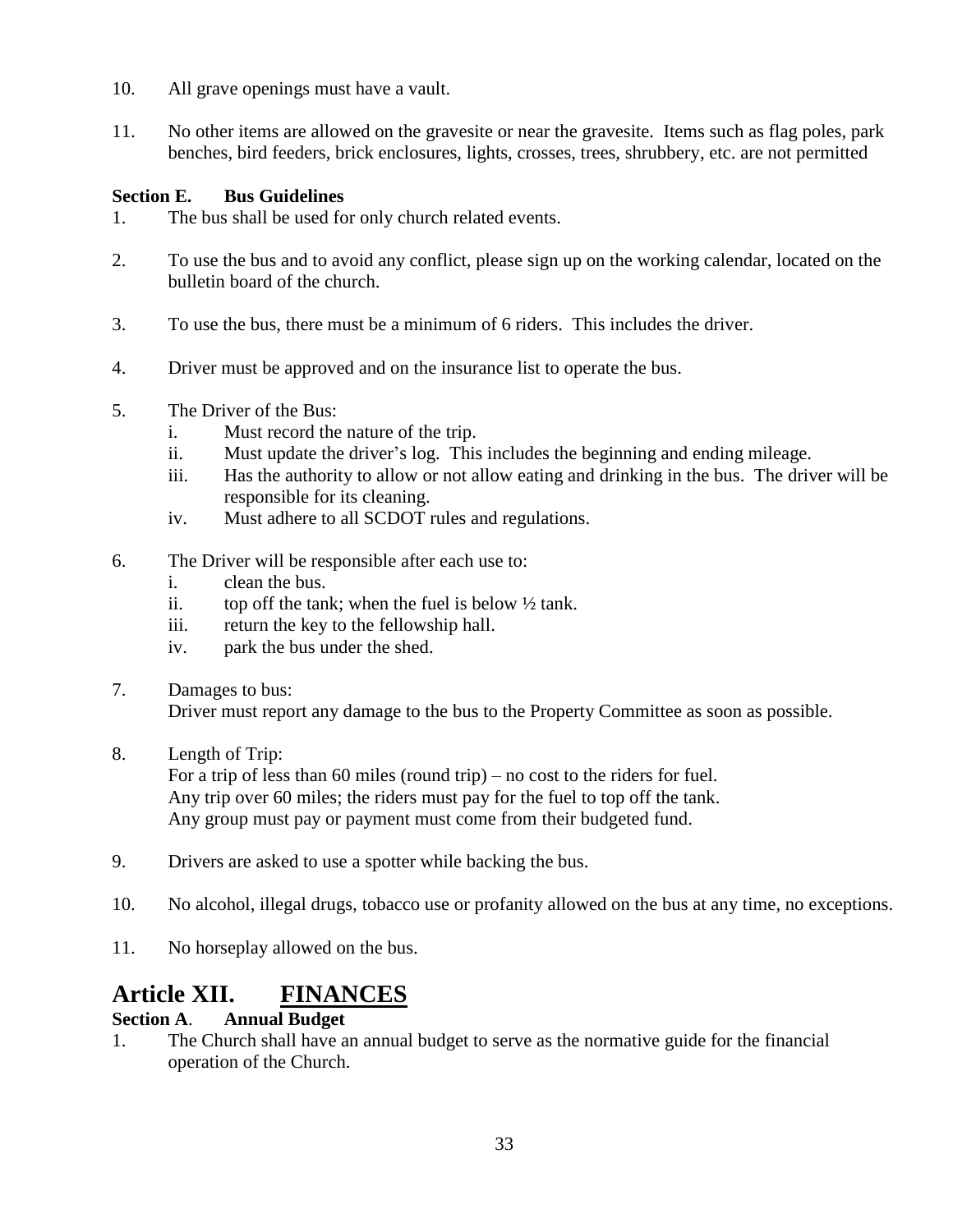2. The annual budget will be prepared by the Nominating/Budget Committee and examined by the Executive Committee. It will then be voted on by the membership.

#### **Section B**. **Fiscal Year**

- 1. The financial year shall begin September 1 and end August 31.
- 2. The financial year shall run concurrently with the calendar year. {See Bylaws, Article I Government, Section A General, Paragraph 6}.

# **Article XIII. REAL PROPERTY**

#### **Section A. Title**

Title to all real property of the Church shall be in the name of the church.

#### **Section B**. **Purchase of Real Property**

Real property may be purchased in the name of and on behalf of the Church by act of the Executive Committee after the proposal to purchase has had an affirmative vote by a 2/3's vote of the members present at a business meeting.

#### **Section C. Dispose of Real Property**

Real property of the church may be sold, mortgaged, conveyed, transferred or otherwise disbursed on behalf of the Church by act of the Executive Committee with the affirmative vote of a 2/3's vote of the members present at a business meeting.

#### **Article XIV. COMMISSIONING, LICENSING AND ORDINATION**

**Section A**. Pastor Commissioning: acknowledging God's call for a special ministry assignment, may be granted to an individual as directed by the Pastor and Deacons.

**Section B.** Pastor License: to perform marriages and other ministerial functions may be granted to a candidate called to full-time Christian service. This must be approved by the Pastor and Deacons. Licensing is often a preliminary step to ordination at a later time.

**Section C**. Pastor Ordination: to proclaim the gospel of the grace of God and administer the ordinances may be granted to candidates called to the ministry of preaching.

**Section D.** Deacon Ordination: to proclaim the gospel of the grace of God and administer the services of the church may be granted to the qualified.

**Section E.** Bakers Chapel Missionary Baptist Church, Inc. reserves the right to rescind the Commissioning, Licensing or Ordination of any recipient who fails to live consistently and uphold the standards of the Constitution and Bylaws and God's Word.